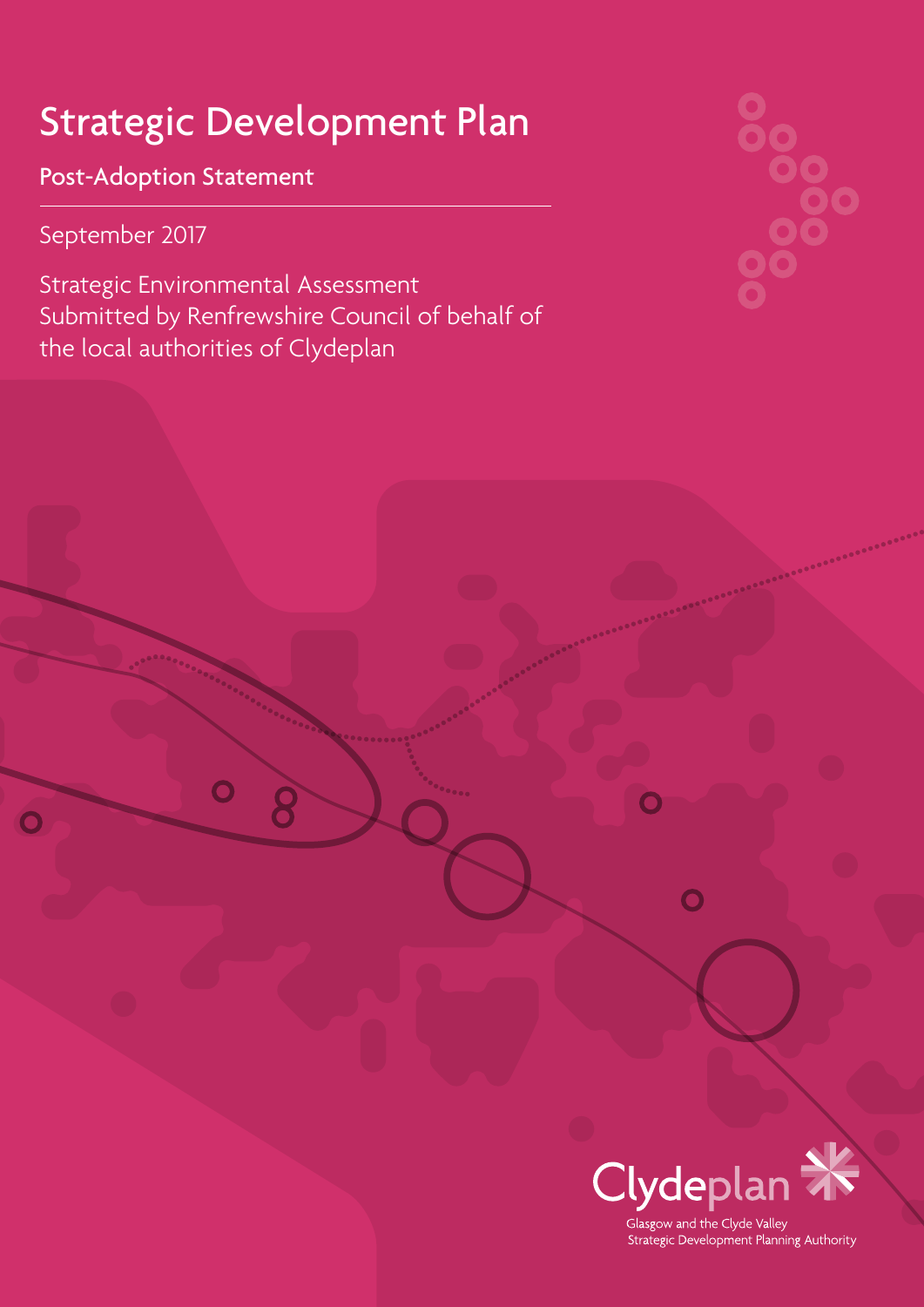

# **Clydeplan Strategic Development Plan**

# **Strategic Development Plan (July 2017) Strategic Environment Assessment Post- Adoption Statement**

# **Clydeplan on behalf of its constituent local authorities**

# **September 2017**







West



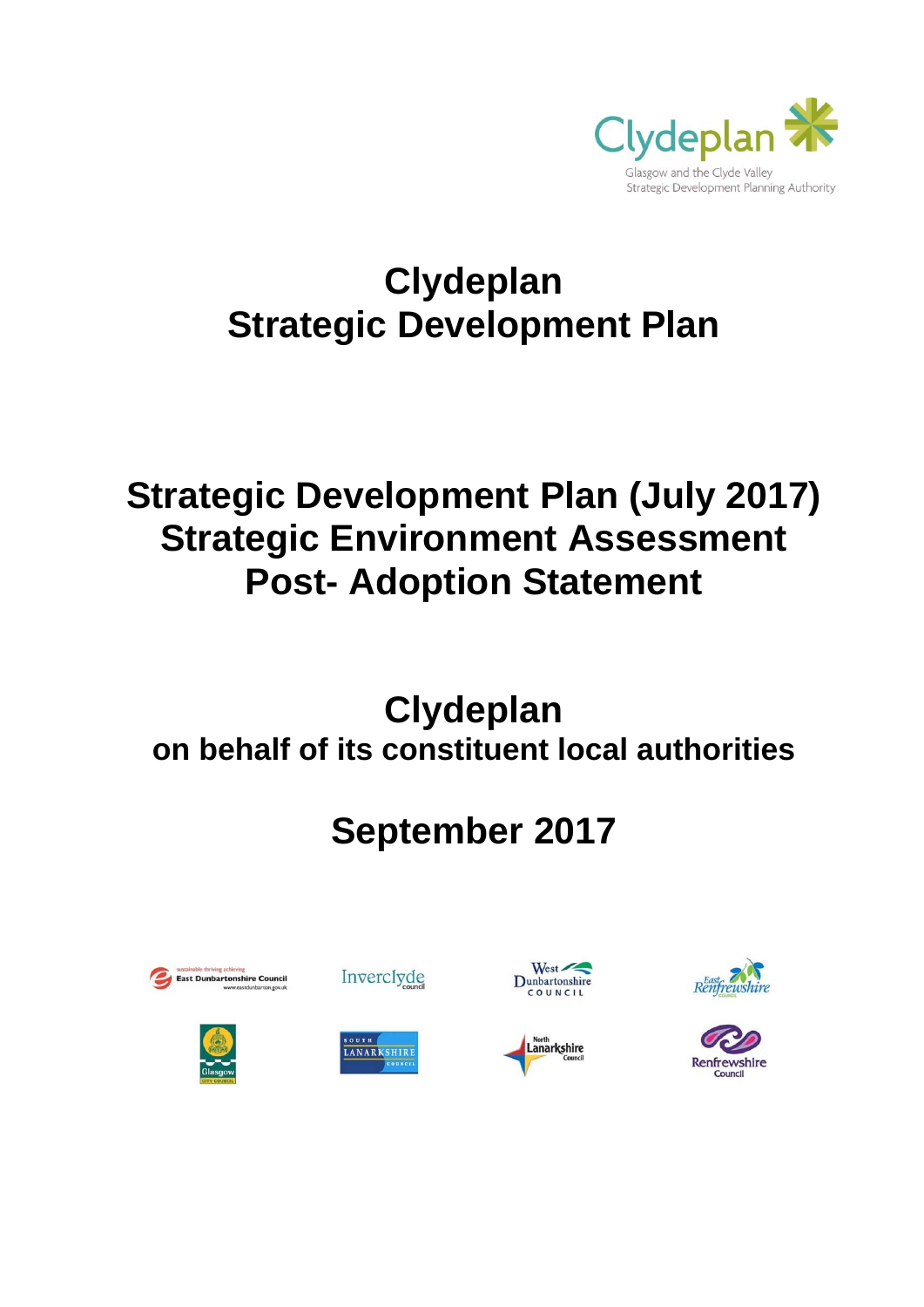### **1. Table of Contents**

| 1. |                                                                            |  |
|----|----------------------------------------------------------------------------|--|
| 2. |                                                                            |  |
|    |                                                                            |  |
|    |                                                                            |  |
|    |                                                                            |  |
|    |                                                                            |  |
|    |                                                                            |  |
|    |                                                                            |  |
|    |                                                                            |  |
|    |                                                                            |  |
|    |                                                                            |  |
| 3. |                                                                            |  |
|    | Table 1 - How the Environmental Report has been taken into account  8      |  |
|    | Table 2 - List of Consultation Responses and how they have been taken into |  |
| 4. |                                                                            |  |
|    | Table 3 - List of Modifications from Examination Report and their effect   |  |
| 5. |                                                                            |  |
|    | Reasons for Selecting the Glasgow and the Clyde Valley Strategic           |  |
|    |                                                                            |  |
| 6. |                                                                            |  |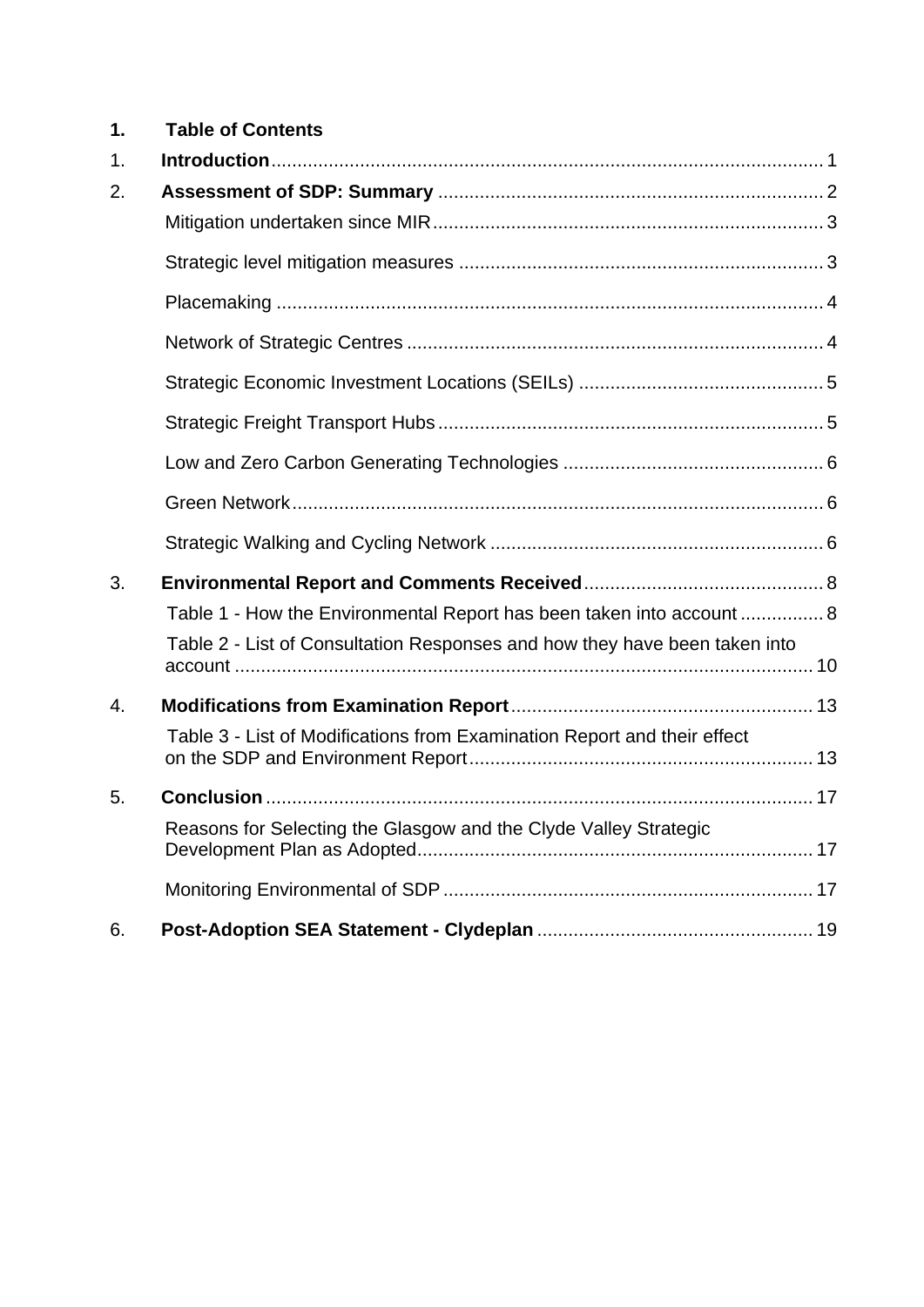#### **1. Introduction**

- 1.1 The central aim of the Clydeplan Strategic Development Plan (SDP) is to deliver sustainable economic growth for the Glasgow city region. The planning system, and therefore the SDP, plays a key role in protecting and enhancing the environment is support of this aim. The SEA is just one part of a policy making process which takes into account and positively manages the environmental implications of plans and proposals. Overall, many long-term environmental benefits are expected from delivery of the SDPs Spatial Development Strategy.
- 1.2 The SDP was approved by Scottish Minister with modifications on 24<sup>th</sup> July 2017.
- 1.3 As required by Section 18(3) of the 2005 Act, the purpose of this post-adoption SEA Statement is to set out the findings from the SEA process and explain how these were taken into account now the SDP has been approved by Scottish Ministers. More specifically:
	- Section 2 sets out Clydeplan's response to the environmental issues identified in the assessment of the SDP Main Issues Report (January 2015) and explains how these have been taken into account in the published Proposed Plan (January 2016) (in accordance with Section 18(3) (a) and (b) of the Environmental Assessment (Scotland) Act 2005). It also sets out the findings from consultation on the environmental report at each stage, and explains how these were taken into account (Section 18(3) (c) and (d) of the 2005 Act);
	- Section 3 summarises the reasons for selecting the final, published version of SDP2 in the light of other reasonable alternatives (Section 18(3) (e) of the 2005 Act); and sets out the approach to monitoring the environmental effects of the adopted SDP2 (Section 18(3) (f) of the 2005 Act).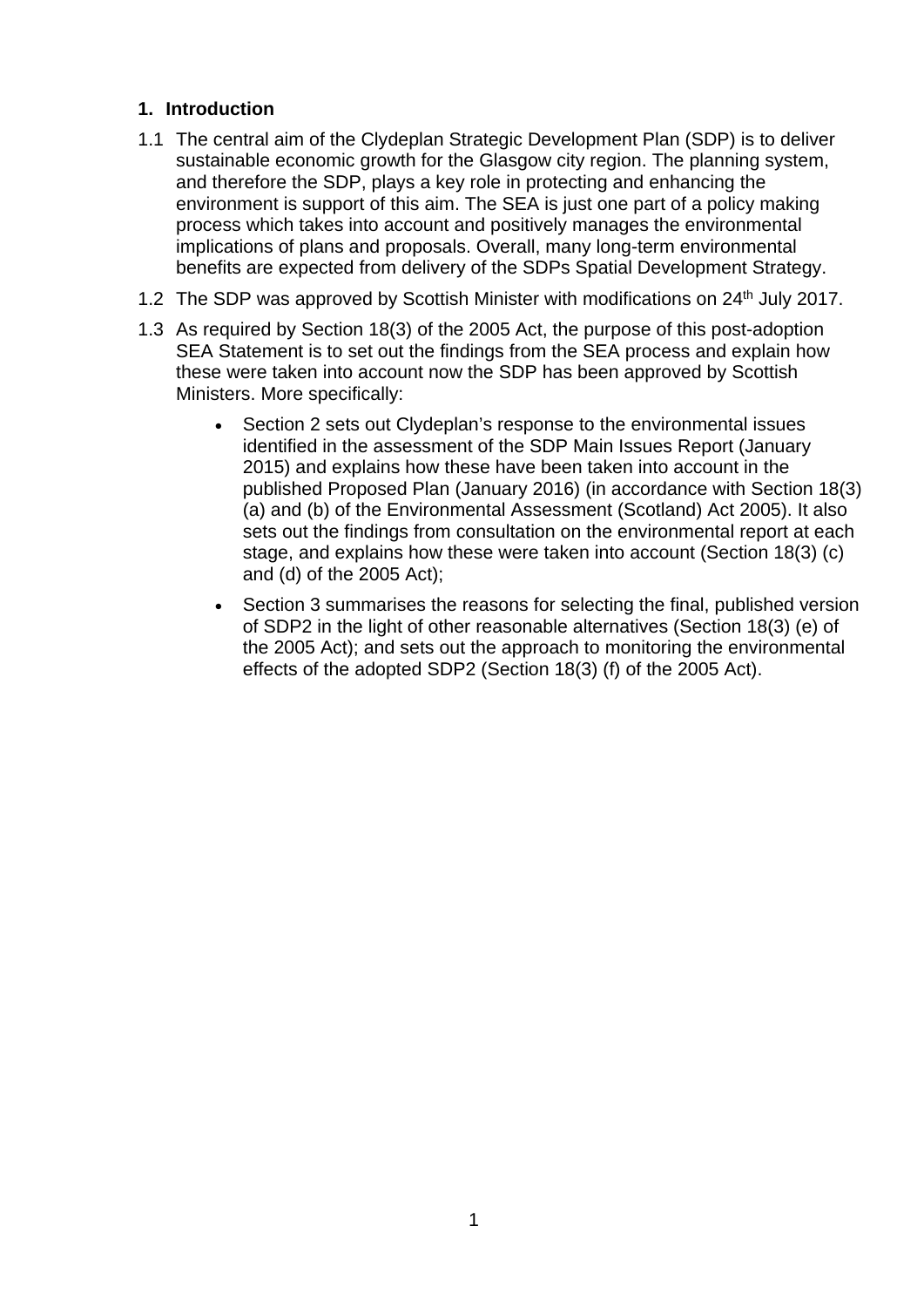### **2. Assessment of SDP: Summary**

- 2.1 Clydeplan SDP provides a strategic region-wide context to development and land use. The plan does not address site specific issues which are addressed through other processes including: LDPs, masterplanning, development briefs, Environmental Impact Assessments and planning consents. The manner in which the SDP has addressed environmental mitigation is through the setting of a sustainable environmental policy context alongside identification of mitigation measures that will be required at later stages in the planning and development process (see Table 1).
- 2.2 The environmental policy context of Clydeplan SDP is addressed throughout the Plan, and within some of the background reports including:
	- Section 3 Placemaking in a City Region Context incorporating Policy 1: Placemaking;
	- Section 10 Implementing the Plan and Development Management incorporating Diagram 10 Assessment of Development Proposals; and
	- the range of environmental policies
		- o 10 Delivering Heat and Electricity
		- o 11 Planning for Zero Waste
		- o 12 Green Network and Green Infrastructure
		- o 13 Forestry and Woodland
		- o 14 Green Belt
		- o 15 Natural Resource Planning Mineral Resources Spatial Framework
		- o 16 Improving the Water Quality Environment and Managing Flood Risk and Drainage
		- o 17 Promoting Sustainable Transport
		- o 18 Strategic Walking and Cycling Network.
- 2.3 The following sets out a range of considerations relevant to the policies and proposals of the Plan that have been derived through the SEA process resulting from the Environmental Report and consultation.
- 2.4 The assessment of the SDP identified a number of opportunities to mitigate environmental effects of the plan. In addition, the assessment explores scope for further enhancement of already positive effects.
- 2.5 The Updated Environmental Report brought together the proposed mitigation measures emerging from the assessment. Consultee views on these proposals were invited.
- 2.6 A number of environmental issues were identified in the assessment of the Proposed Plan that require to be addressed through appropriate mitigation. These range from issues arising from the broad components of the Spatial Development Strategy, to more local issues. In addition, specific mitigation measures are identified for the proposed developments contained in the Spatial Development Strategy.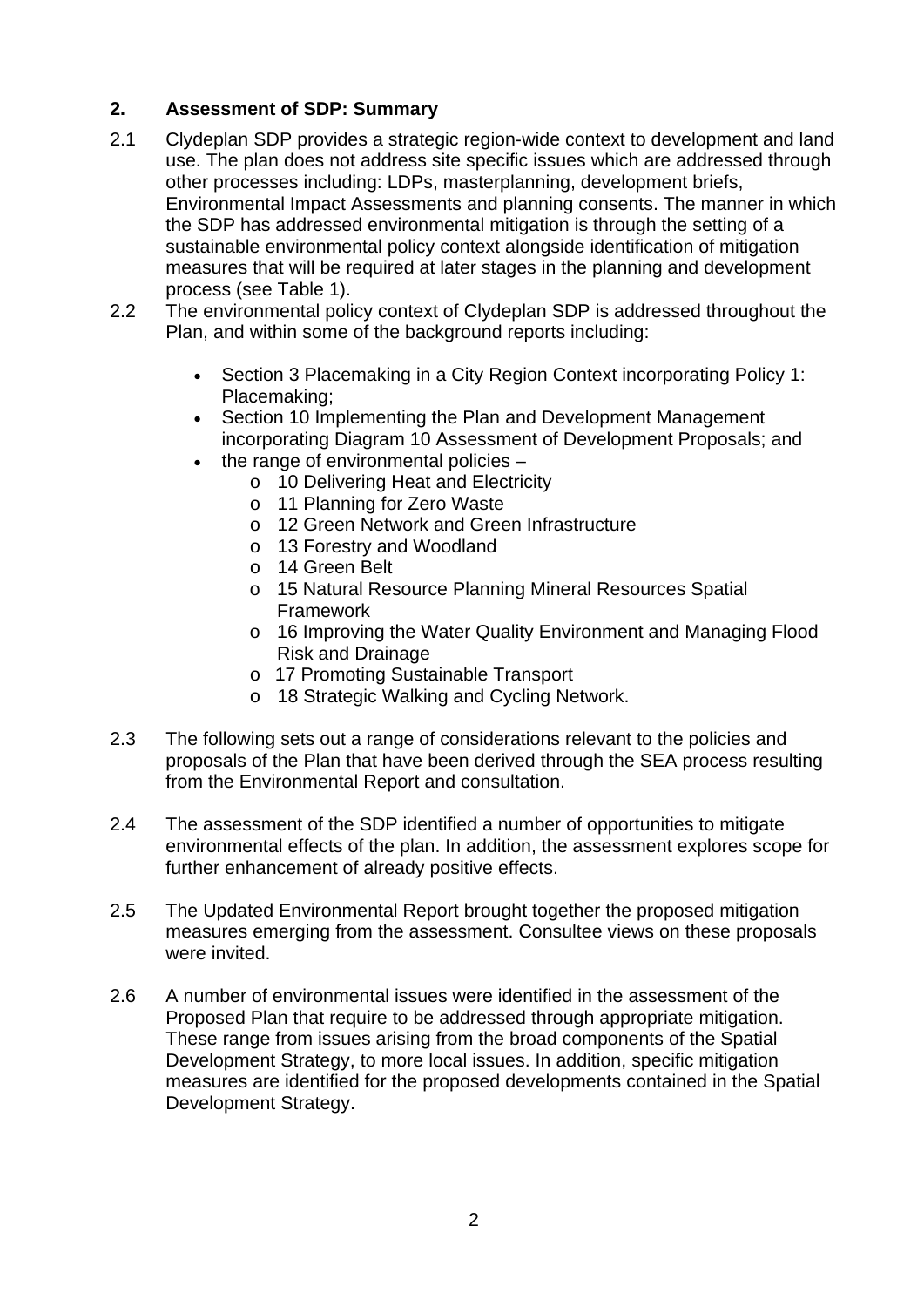2.7 The proposed developments are intended to be indicative at this stage, as they will depend on detailed plans and projects that subsequently emerge during the planning and delivery processes. However, these measures can be used as a starting point or checklist during these processes.

#### *Mitigation undertaken since Clydeplan Main Issues Report*

- 2.8 Anticipated significant environmental effects arising from the Main Issues Report (MIR) were incorporated into the Proposed Plan as follows:
	- in several sections of the SDP MIR, the assessment suggested there may be opportunities to build in climate change adaptation measures in response to predicted changes in weather patterns. As a result, the SDP narrative and policies make more reference to resilience, in particular
		- o Section 3 Placemaking in a City Region Context in relation to the historic environment,
		- o Section 6 Enabling delivery of New Homes incorporating housing Policies 7, 8 and 9,
		- o Section 7 City Region as a Low Carbon Place in relation to infrastructure and resilience,
		- o Section 8 City Region as a Natural Resilient Place in relation to infrastructure and resilience, and
		- o Section 9 City Region as a Connected Place in relation to infrastructure and resilience;
	- throughout the SDP, where spatial planning identified development locations, more explicit reference to the importance of cultural and architectural heritage, historic townscapes, listed buildings and conservation areas has been made especially when focusing on town centres;
	- within the SDP the expansion of green infrastructure now benefits from a broader definition that recognises all types of open spaces within green networks and ecosystems. Furthermore, the emphasis within *Background Report 11 Green Network* on the existing strategic green network and the aim to improve network connectivity is considered particularly important in maximising the benefits of green infrastructure;
	- specifically in relation to flooding, the assessment findings and the comments received from the consultation authorities recommended advised that significant benefits could be achieved from strengthening the role of Strategic Flood Risk Assessments within development planning and decision making. Appendix 3 of the SEA Environmental Report contains the Strategic Flood Risk Assessment (SFRA) for Clydeplan. The findings of this SFRA have now been developed into a SFRA tool that combine development plan proposals and SEPA's data and is being rolled out to all eight constituent local authorities through a series of training events run by Clydeplan.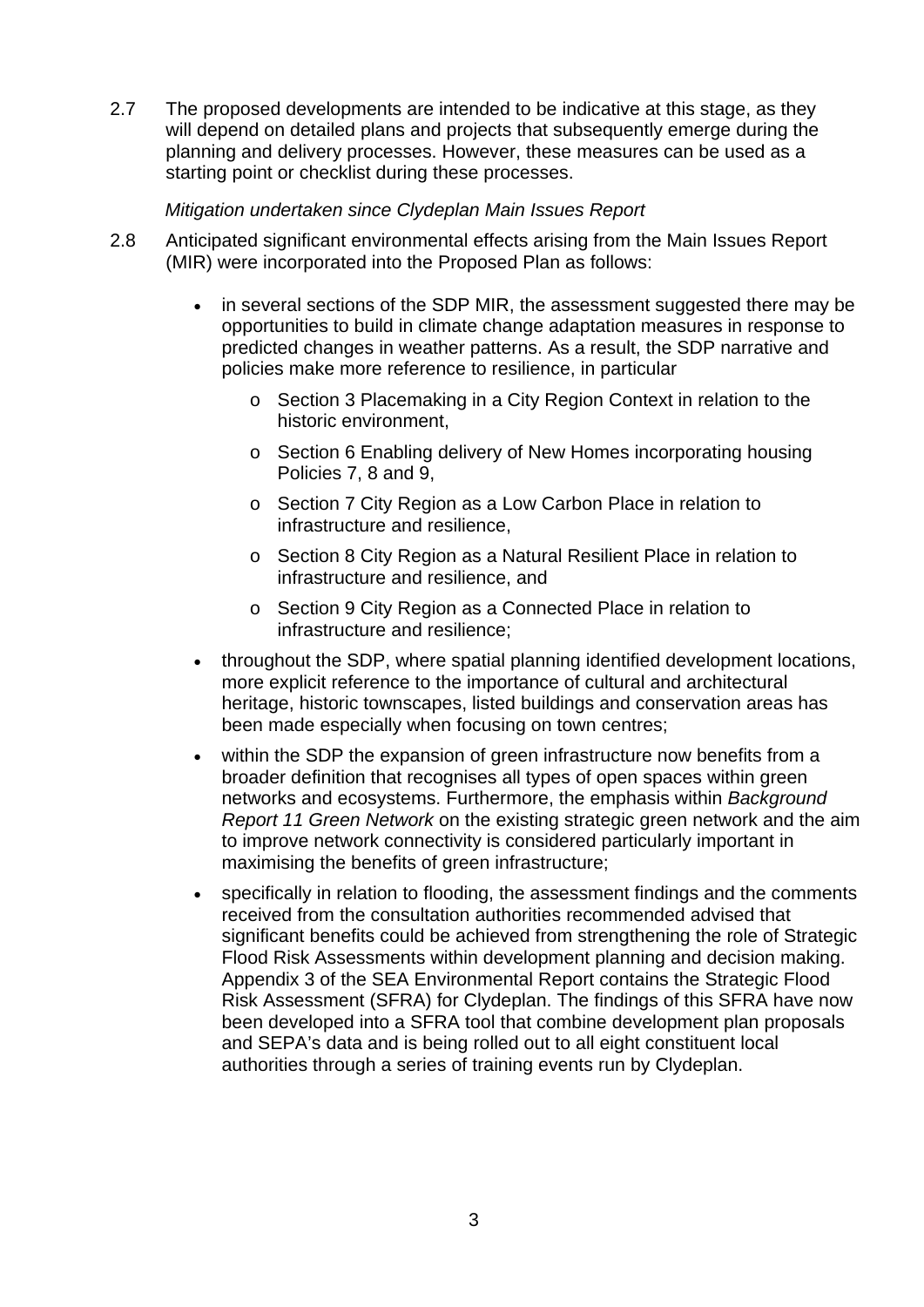#### *Strategic level mitigation measures*

- 2.9 The assessment of the overall Spatial Development Strategy components identifies a number of potential effects on the environment that can be avoided or minimised through strategic mitigation measures. Table 1 sets out these effects, the proposed mitigation and comments on how these measures can be implemented.
- 2.10 Overall, the scale of development proposals across the city region have the potential for spatial cumulative effects. Potential mitigation includes:
	- appropriate siting, design and construction of developments;
	- assessment and mitigation of impacts on designated sites including the Inner Firth of Clyde and Black Cart Special Protected Areas;
	- continued wider promotion of health benefits through increased outdoor access and sustainable transport options;
	- integration of development with opportunities for environmental enhancement identified within the Glasgow and the Clyde Valley Green Network.

#### *Placemaking*

2.11 Clydeplan SDP includes Policy 1 Placemaking and related Table 1 which sets out its Placemaking Principle in the relation to Glasgow city region and provides a positive context for the creation of high quality places.

#### Landscape

2.12 When considering development layout and design, Local Development Plans masterplanning and project level design frameworks should highlight opportunities for landscape enhancement, this applies particularly to design guidance to assist with improvements to settlement edges.

#### *Network of Strategic Centres*

#### Climate Change

2.13 Any additional development within the network strategic centres would mitigate potential climate change impacts through master planning solutions. Local Development Plans should ensure such developments are connected to public transport and walking and cycling networks.

#### **Water**

2.14 Any appropriate mitigation should be developed as part of the master-planning process for new/additional development utilising the use of SUDS which offers the opportunity for the integration of green and blue infrastructure as well as reinforcing the role of the green network.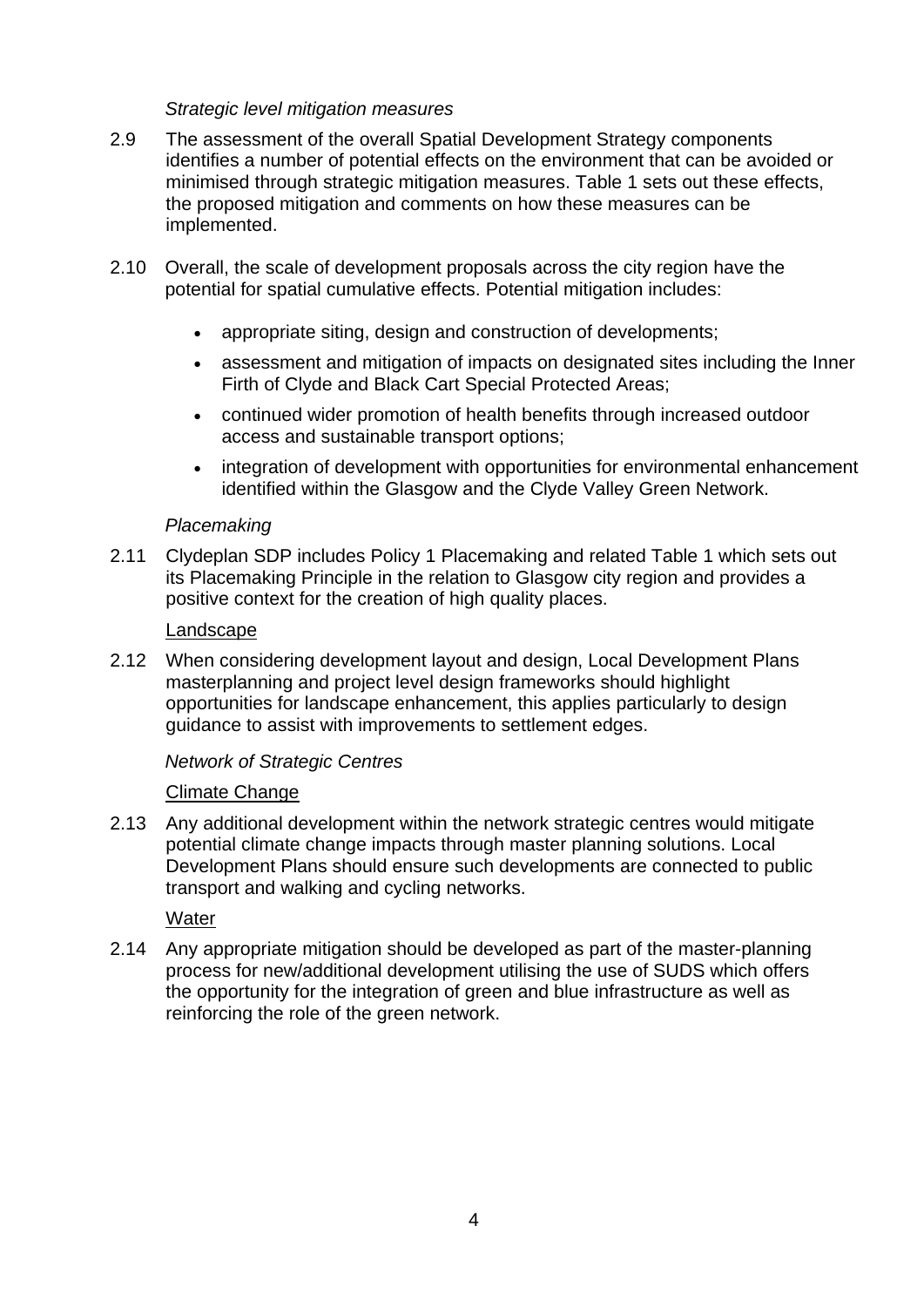#### Cultural Heritage

2.15 Where Local Development Plans identify development locations more explicit reference to the importance of cultural and architectural heritage, historic townscapes, listed buildings and conservation areas should be included, particularly when focusing on town centres. Further mitigation includes noting the important and defining character and functionality of town centres. In this way local planning authorities can balance reuse of buildings and new development to reinvigorate town centres with the ongoing need to protect and enhance the existing historic environment.

#### *Strategic Economic Investment Locations (SEILs)*

Air

2.16 With regard to air quality issues, mitigation measures should be fully identified at Local Development Plan stage. In order to increase capacity of the local environment to accommodate development at these established locations possible mitigation measures could include the use of planting and the creation of green/blue assets as part of delivery of the wider green network.

#### **Biodiversity**

2.17 There are two SEILs in close proximity to SSSIs/SPA - Gartcosh (Woodend and Bishop Loch, SSSI) and Glasgow Airport (Black Cart, SSSI and SPA). Any potential negative impacts will have to be mitigated through Local Development Plan and/or master planning solutions.

#### Climatic Factors

2.18 Any potential for increased CO2 emissions resulting from increased traffic as a consequence of new development will require the identification of mitigation measures at the Local Development Plan level.

#### Landscape

2.19 The SEILs aim to support the delivery of sustainable economic growth across the city region and in support of this the creation of high quality places for people to work is considered important and this includes the quality of the landscape within the SEILs. Opportunities for further positive effects include the creation of strong landscape frameworks for each location. Local Development Plans should indicate how this could be delivered.

**Water** 

2.20 Flooding may be an issue in some locations. The first stage in identifying these location is contained within Appendix 3: Strategic Flood Risk Assessment of the Updated Environmental Report. Appropriate mitigation, including the use of SUDS adding to green infrastructure and reinforcing the green network, should be developed as part of local development plan considerations.

#### *Strategic Freight Transport Hubs*

**Biodiversity** 

2.21 The strategic freight transport hub at Glasgow Airport is in close proximity to Black Cart SPA. The Renfrewshire Local Development Plans and/or masterplans should appraise any potential negative impacts and identify mitigation.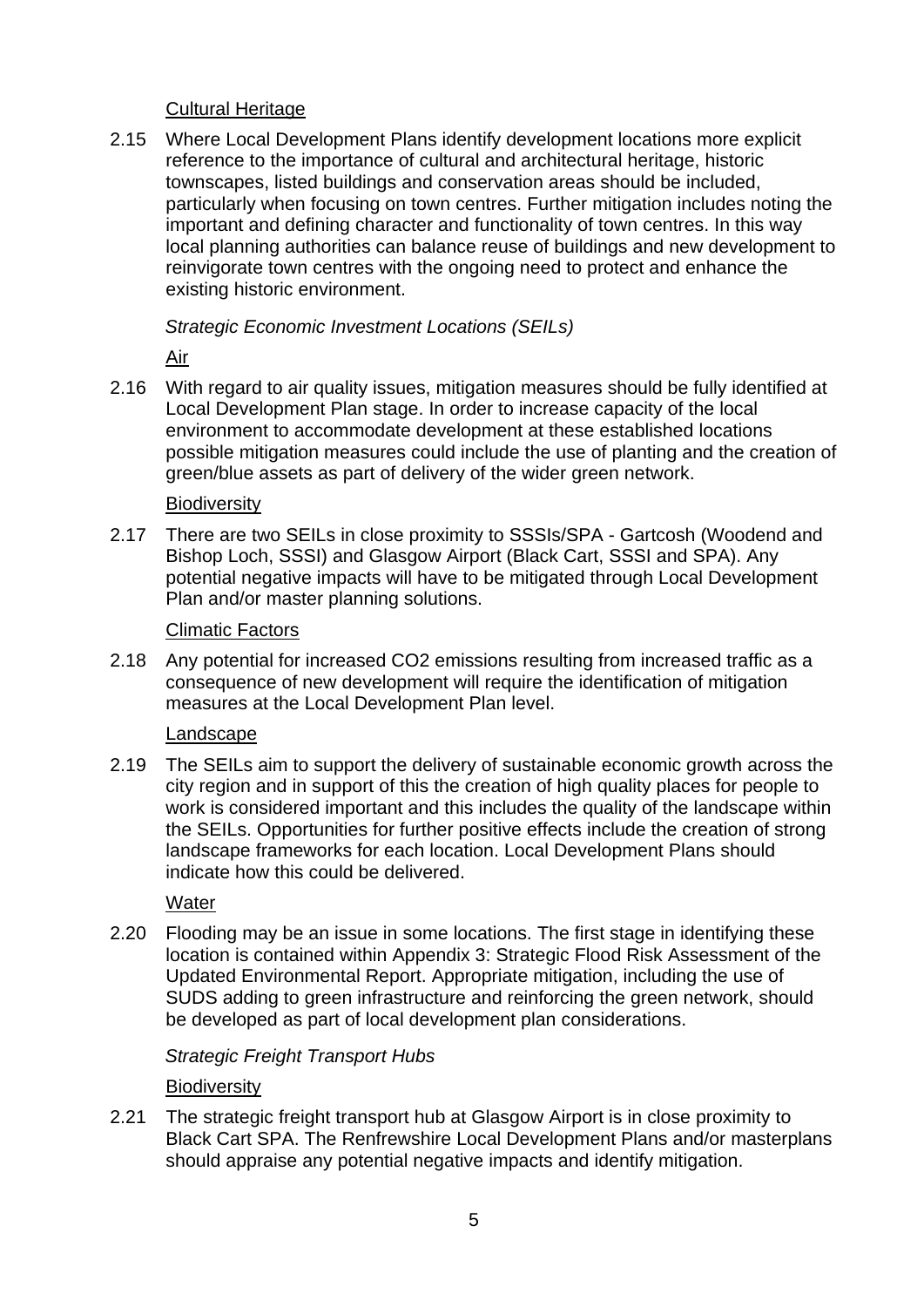#### Landscape

2.22 The potential negative effect of any new freight development will be felt at a local or project level. Local Development Plans and masterplans should identify mitigation measures with regard to landscape issues. This may include the use of planting and green network to increase the capacity of the local environment to accommodate development at these established locations.

#### Soils

2.23 The specific location of new development within the strategic freight transport hub is unknown. Local development plans and/or masterplans should avoid building on valuable soil resources e.g. prime agricultural land, carbon rich soils.

#### **Water**

2.24 There are potential flooding issues in respect of King George V Dock and Greenock Ocean Terminal. Local Development Plans and the emerging Clyde Marine Plan should identify measures to protect against or manage flood risk and any loss of flood storage capacity mitigated to achieve a neutral or better outcome.

#### *Low and Zero Carbon Generating Technologies*

2.25 This section of the SDP relates mainly to encouraging renewable energy development, low and zero carbon generating technologies and waste management facilities to appropriate locations. The assessment was found to be generally positive in environmental terms. Whilst there is benefit in prioritising protection for designated sites, it is worthwhile emphasising the need for careful planning to mitigate impacts on the wider environment, including water and soil resources. This will happen at the local level within development planning and supplementary guidance and through project level Environmental Impact Assessments where appropriate.

#### *Green Network*

2.26 SDP Background Report 11 Green Network identifies the existing strategic green network and aims to improve network connectivity. There will be opportunities to maximise benefits by targeting health improvement measures, active transport, restoration of previously damaged environments, climate change mitigation and enhancement of biodiversity. Mitigation of potential localised issues is expected to be achieved through project level planning and good environmental management. Local Development Plans should be aware of potential negative effects where this could facilitate the spread of invasive species. Local Authorities should seek further advice as appropriate.

#### *Strategic Walking and Cycling Network*

#### **Biodiversity**

2.27 There is potential for mixed effects on biodiversity. Improved access could result in disturbance, particularly for sensitive protected sites and species, such as the Inner Clyde SPA. Consideration of this should be given at the Local Development Plan level. Measures could include appropriate design and construction methods alongside visitor management measures.

#### Climatic Factors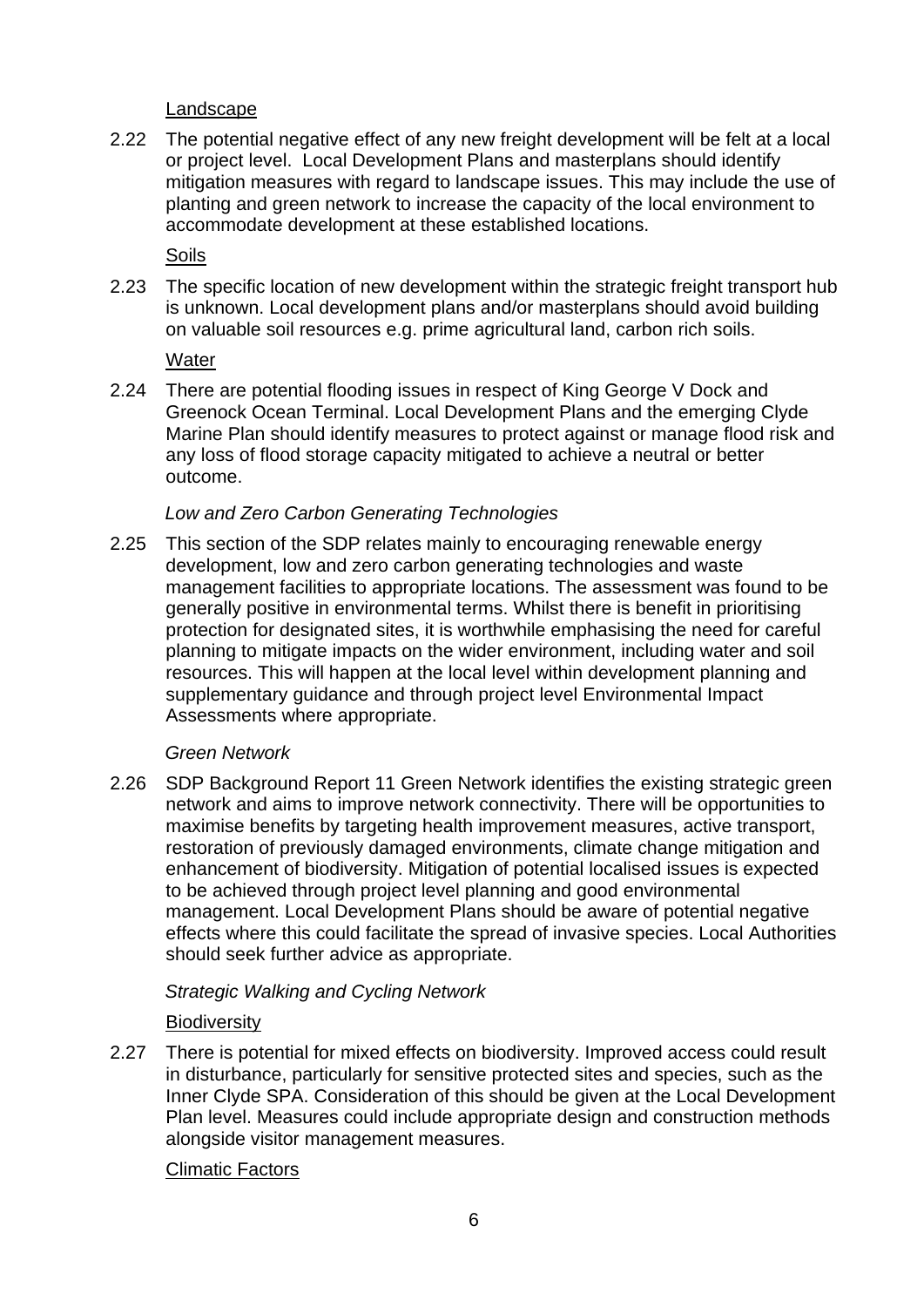2.28 Relevant Local Development Plans should consider the viability of coastal pathways over the long term period alongside the need to anticipate or adapt to this in light of climate change impacts.

#### Cultural Heritage

2.29 At Local Development Plan or project level, consideration should be given to whether construction of paths or routes could have visual impacts or negative effects on heritage sites and their settings. Any potential adverse effects on archaeological remains should be avoided or minimised through appropriate design, routing and construction.

#### Landscape

2.30 Localised mitigation may be required in sensitive locations to avoid negative effects from new tracks or associated infrastructure such as signage.

Soil

2.31 No significant effects on soil are expected, although route design may need to take account of local characteristics and sensitivities, as well as good practice in the handling of soil at the project level.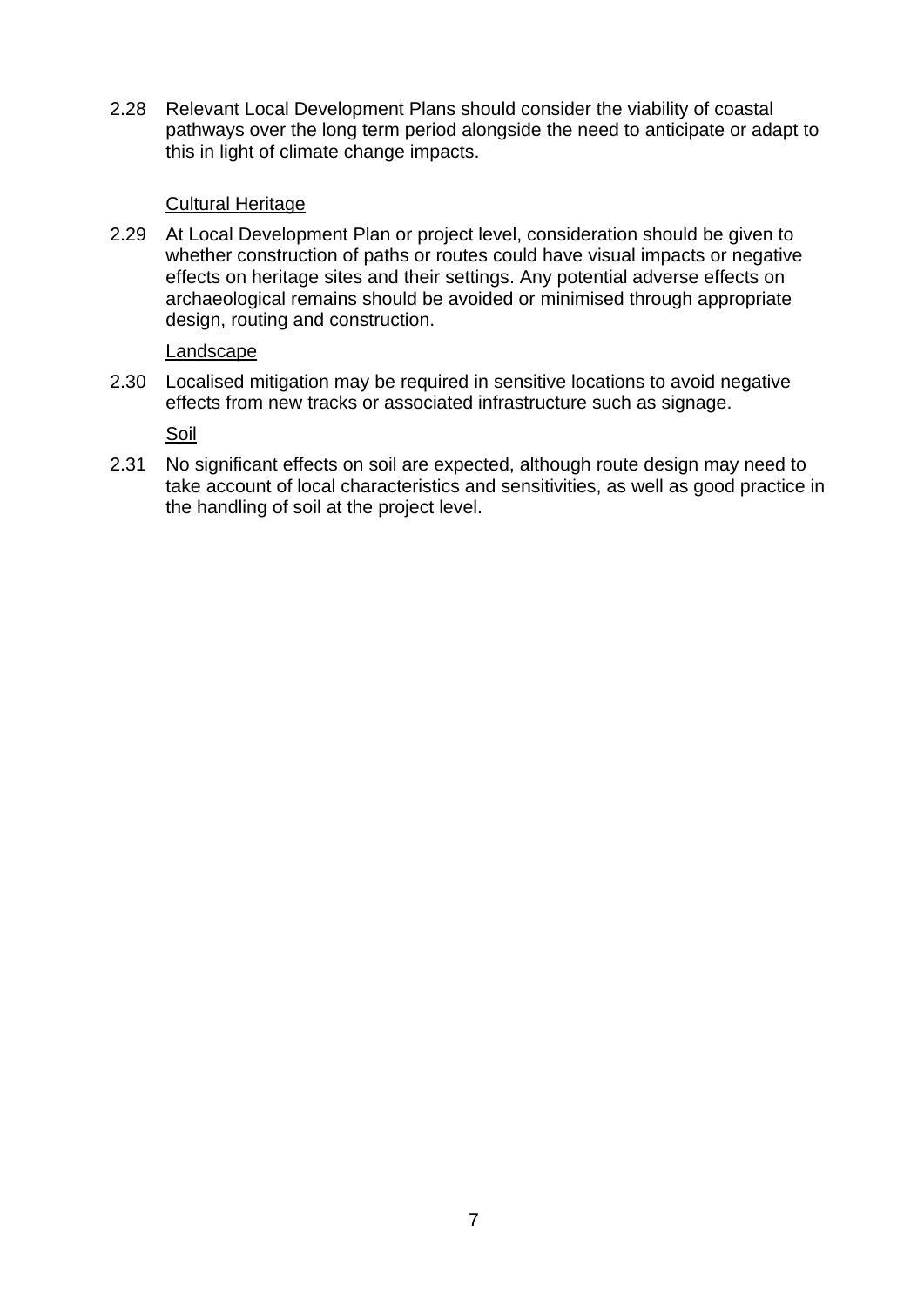### **3. Environmental Report and Comments Received**

3.1 By its nature, strategic planning focuses on broad locations and general policy themes, therefore, the updated Environmental Report identifies appropriate and proportionate responses to broad strategic outcomes and actions. Where further consideration is required within the Local Development Plan context guidance is provided to local authorities as outlined in Table 1.

| <b>Issue</b>                                                                                                                                                                             | <b>Mitigation / Monitoring</b><br>recommendation                                                                                                                                                                                                                                           |
|------------------------------------------------------------------------------------------------------------------------------------------------------------------------------------------|--------------------------------------------------------------------------------------------------------------------------------------------------------------------------------------------------------------------------------------------------------------------------------------------|
| A successful and sustainable place: supporting sutainabel economic growth                                                                                                                |                                                                                                                                                                                                                                                                                            |
| Potential impacts on air quality<br>arising from increased density of<br>development, redevelopment of<br>brownfield land and an emphasis on<br>town centres and compact<br>settlements. | Local Development Plans should<br>continue to emphasise the importance<br>of ensuring that site allocations are<br>closely linked with public transport<br>networks and access points. This is<br>interwoven throughout the text of the<br>SDP and reflected in the Background<br>Reports. |
| Potential impacts of housing<br>development on biodiversity, soil,<br>water, flooding, landscape and<br>cultural heritage.                                                               | Development plans should aim to<br>identify sites that minimise the potential<br>for environmental effects. This will be<br>explored further in the SEA of local<br>development plans. Mitigation will be<br>required as development proposals<br>progress to the consenting stage.        |
| Potential impacts on climate change<br>emissions arising from further<br>tourism travel.                                                                                                 | The SDP recognises the importance of<br>low carbon transport options for visitors<br>and the opportunities for projects such<br>as scenic corridors to be multimodal.                                                                                                                      |
| A low carbon place: supporting a low carbon economy                                                                                                                                      |                                                                                                                                                                                                                                                                                            |
| Potential for effects on air quality<br>arising from increased biomass for<br>heat.                                                                                                      | Continuing monitoring of air quality<br>impacts of biomass. This should<br>particularly focus on areas where there<br>are existing concentrations of air<br>pollution, specifically Air Quality<br>Management Areas.                                                                       |
| Potential landscape, visual and<br>community impacts arising from<br>onshore wind deployment.                                                                                            | Further consideration of landscape<br>impacts (cumulative and individual) will<br>be required within Local Spatial<br>Frameworks for wind energy<br>development and their associated SEA,<br>following the SPP framework.<br>Monitoring of development should also<br>continue.            |

#### **Table 1 - How the Environmental Report has been taken into account**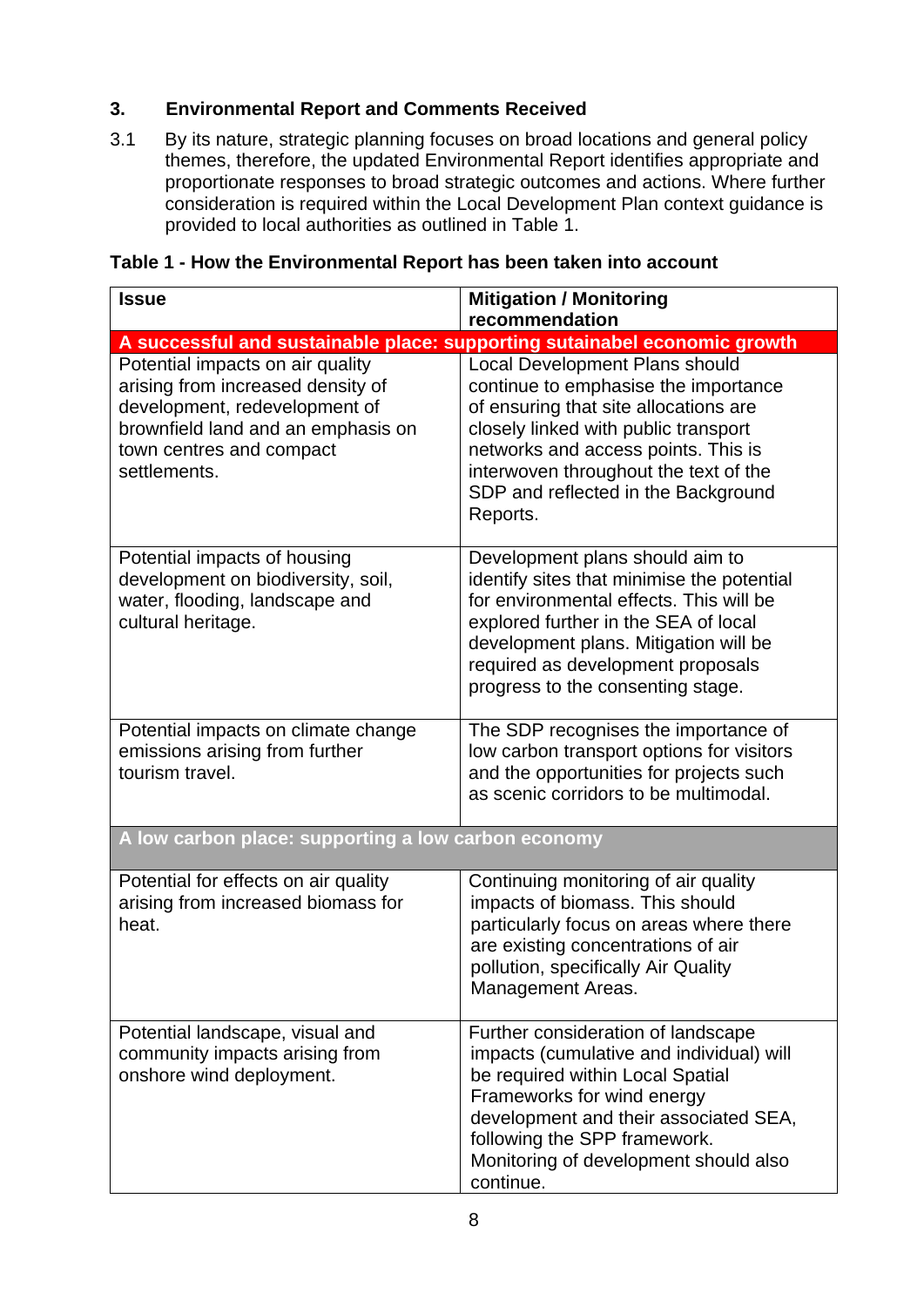| <b>Issue</b>                                                                                                                                                                                                                                    | <b>Mitigation / Monitoring</b><br>recommendation                                                                                                                                                                                                                                                                      |
|-------------------------------------------------------------------------------------------------------------------------------------------------------------------------------------------------------------------------------------------------|-----------------------------------------------------------------------------------------------------------------------------------------------------------------------------------------------------------------------------------------------------------------------------------------------------------------------|
| Potential impacts on communities<br>arising from development of waste<br>infrastructure.                                                                                                                                                        | These effects remain uncertain at this<br>stage and require fuller consideration<br>and mitigation as project proposals<br>progress to the consenting stage. The<br>SDP and SPP provide an appropriate<br>framework for achieving this.                                                                               |
| A natural resilient place: supporting positive environmental action                                                                                                                                                                             |                                                                                                                                                                                                                                                                                                                       |
| Potential to provide for further benefits<br>in relation to green infrastructure<br>including green, blue and grey<br>networks and all aspects of open<br>space.                                                                                | These effects will be significant and<br>Local Development Plans should<br>promote the role of the natural<br>environment as an integral part of -<br>placemaking.                                                                                                                                                    |
| Potential further positive effects by<br>promoting the value of green<br>infrastructure as an integral part of<br>development.                                                                                                                  | Local Development Plans should<br>provide policy support for the integration<br>of green infrastructure in new<br>developments in order to maximise their<br>contribution to placemaking through the<br>delivery of significant environmental<br>benefits for example derelict land<br>reclamation and active travel. |
| Potential to achieve significant benefits<br>through the identification and delivery<br>of green network priorities                                                                                                                             | These effects could be significant. Local<br>Development Plans will seek to<br>enhance the existing green network<br>through the delivery of the green<br>network Strategic Delivery Areas in<br>order to maximise their significant<br>environmental and health benefits.                                            |
| A connected place: supporting sustainable travel                                                                                                                                                                                                |                                                                                                                                                                                                                                                                                                                       |
| Potential effects from future<br>improvements to transport<br>infrastructure to support the city<br>regions transport network, economic<br>development locations, including links<br>to the SEILs, strategic centres and<br>and tourism routes. | These effects remain uncertain at this<br>stage and require fuller consideration.<br>This will be explored further in the SEA of<br>Local Development Plans as well as<br>Local Transport Strategies. Mitigation will<br>be required as project proposals progress<br>to the consenting stage.                        |
| Impacts arising from improved<br>international connections, including<br>climatic factors, water and the coastal<br>environment.                                                                                                                | Consider focusing on improving surface<br>transport access particularly for public<br>transport to Glasgow Airport rather than<br>expansion of facilities to facilitate<br>additional passenger numbers.                                                                                                              |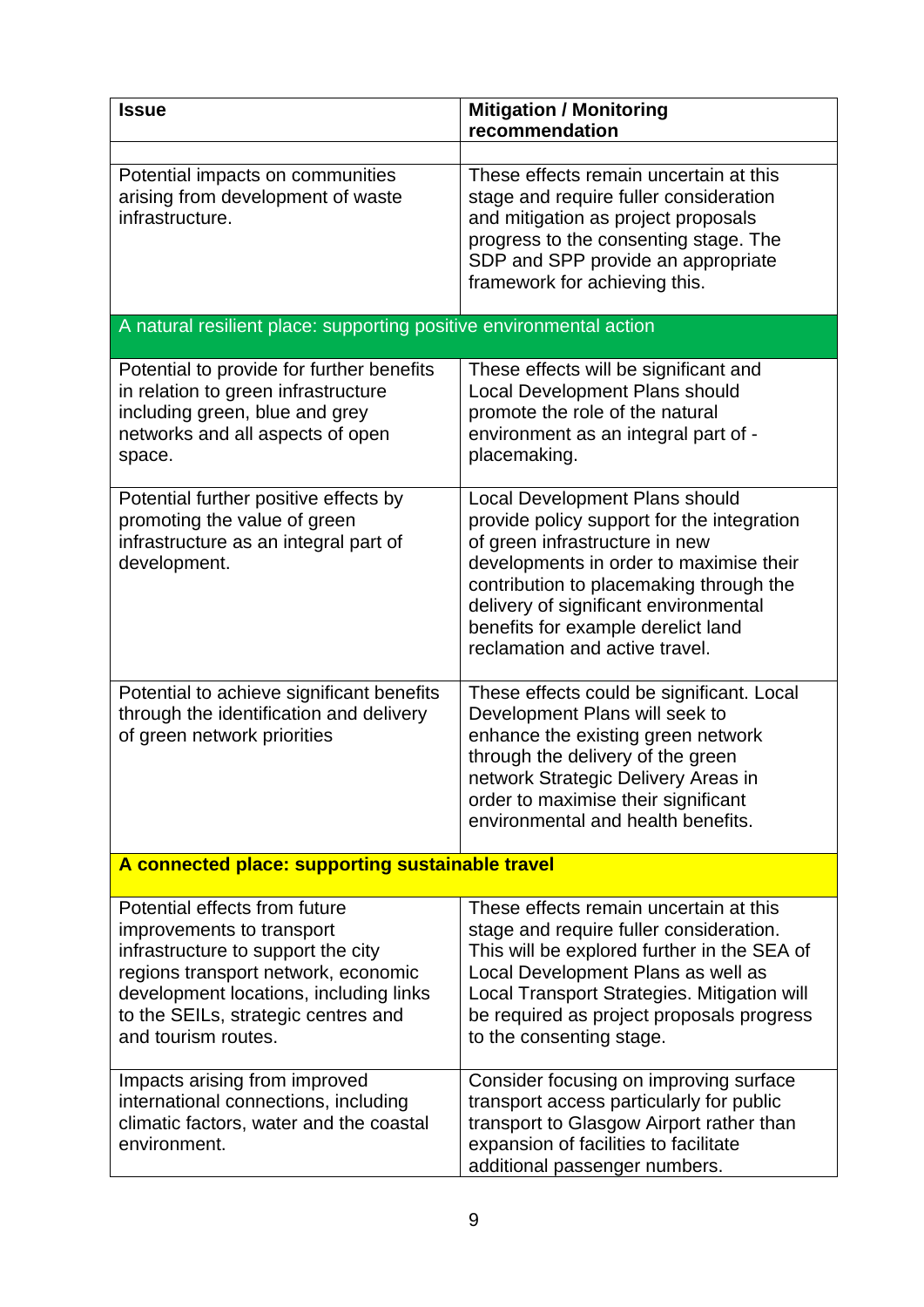3.2 The Environmental Report has been the subject of consultation, sitting alongside the SDP at all stages. The comments received are outlined in Table 2 below with a note on how the comment was taken into account in the SDP.

#### **Table 2 List of Consultation Responses and how they have been taken into account**

| <b>CONSULTEE /</b><br><b>RESPONDENT</b> | <b>SUMMARY OF COMMENTS</b>                                                                                                                                                                                                                                                                                                                                                                                                                                                                       | <b>HOW THE COMMENT</b><br><b>WAS TAKEN INTO</b><br><b>ACCOUNT IN THE</b><br><b>STRATEGIC</b><br><b>DEVELOPMENT</b><br><b>PLAN</b> |
|-----------------------------------------|--------------------------------------------------------------------------------------------------------------------------------------------------------------------------------------------------------------------------------------------------------------------------------------------------------------------------------------------------------------------------------------------------------------------------------------------------------------------------------------------------|-----------------------------------------------------------------------------------------------------------------------------------|
| <b>Historic</b><br>Scotland             | We are content that the report is well<br>presented and clearly considers the<br>environmental effects likely to arise as a<br>result of implementing the plan for the<br>historic environment. We have no<br>specific comments to make on the ER at<br>this time.                                                                                                                                                                                                                               | No action required                                                                                                                |
| <b>SNH</b>                              | We are pleased to note that our<br>comments on the environment report<br>have been taken into consideration in the<br>preparation of this updated ER. With the<br>greater use of commentary we are able to<br>better understand the assessment<br>findings and we broadly agree with all<br>these.                                                                                                                                                                                               | No action required                                                                                                                |
|                                         | We particularly welcome that there is now<br>an assessment been undertaken for the<br>City Deal projects and we agree with the<br>findings and identified mitigation.                                                                                                                                                                                                                                                                                                                            |                                                                                                                                   |
| <b>SEPA</b>                             | It is noted that potential impacts on air<br>quality have been recognised for some of<br>the strategy components such as<br>increased density of development and<br>increased use of biomass for heat. The<br>assessment also recognises potential<br>impacts on air quality with regard to the<br><b>Strategic Economic Investment locations.</b><br>For these areas it is proposed that the<br>mitigation measures should be fully<br>identified at the local development plan<br>(LDP) stage. |                                                                                                                                   |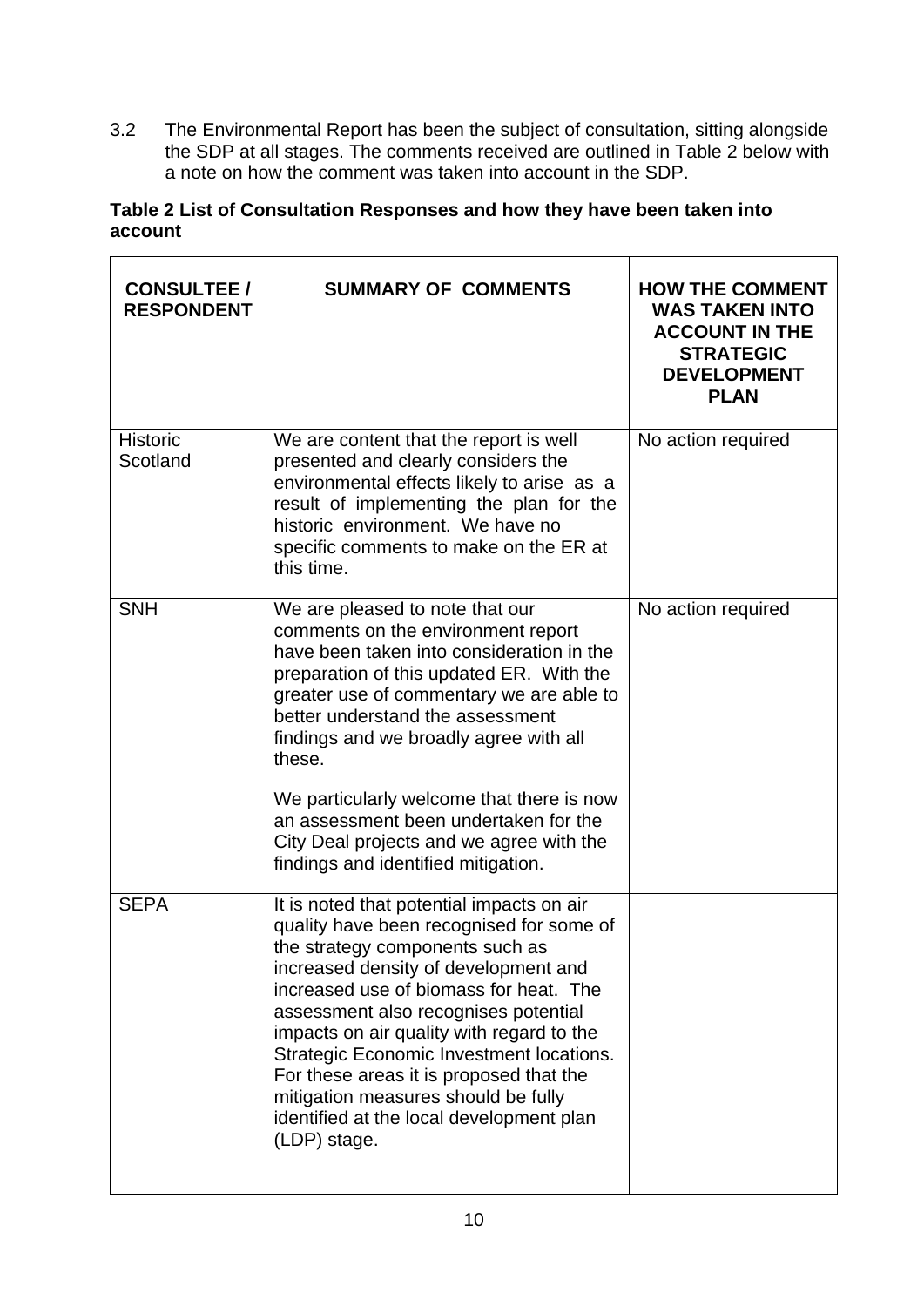| <b>CONSULTEE /</b><br><b>RESPONDENT</b> | <b>SUMMARY OF COMMENTS</b>                                                                                                                                                                                                                                                                                                                                                                                                                                                                                                                                                                                                                                                                                                                                                                                                             | <b>HOW THE COMMENT</b><br><b>WAS TAKEN INTO</b><br><b>ACCOUNT IN THE</b><br><b>STRATEGIC</b><br><b>DEVELOPMENT</b><br><b>PLAN</b> |
|-----------------------------------------|----------------------------------------------------------------------------------------------------------------------------------------------------------------------------------------------------------------------------------------------------------------------------------------------------------------------------------------------------------------------------------------------------------------------------------------------------------------------------------------------------------------------------------------------------------------------------------------------------------------------------------------------------------------------------------------------------------------------------------------------------------------------------------------------------------------------------------------|-----------------------------------------------------------------------------------------------------------------------------------|
|                                         | We are concerned that there is no policy<br>on air quality in the SDP.                                                                                                                                                                                                                                                                                                                                                                                                                                                                                                                                                                                                                                                                                                                                                                 | <b>Noted</b>                                                                                                                      |
|                                         | We strongly recommend these issues are<br>taken forward in Clydeplan 3.                                                                                                                                                                                                                                                                                                                                                                                                                                                                                                                                                                                                                                                                                                                                                                |                                                                                                                                   |
| <b>SEPA</b>                             | It is noted that the assessment of strategic<br>freight transport hubs has requested that<br>LDP's and or masterplans should avoid<br>building on valuable soil resources such<br>as carbon rich soils. There is no policy<br>within the SDP to cover the protection of<br>carbon rich soils.                                                                                                                                                                                                                                                                                                                                                                                                                                                                                                                                          |                                                                                                                                   |
|                                         | We strongly recommend these issues are<br>taken forward in Clydeplan 3.                                                                                                                                                                                                                                                                                                                                                                                                                                                                                                                                                                                                                                                                                                                                                                | <b>Noted</b>                                                                                                                      |
| <b>SEPA</b>                             | In general we are satisfied with the overall<br>principles of the SFRA proposed<br>particularly given the strategic level scale.<br>However, we would recommend the<br>following:<br>Inclusion of Flood Protection<br>Scheme's data<br>Use of historical flooding<br>information<br><b>Inclusion of Natural Flood</b><br>$\bullet$<br>Management maps<br>Further consideration of climate<br>change with use of NFRA data on<br>catchment sensitivity to climate<br>change and low probability flood<br>map for fluvial and coastal<br>Outlining how the SFRA will be<br>$\bullet$<br>used to ensure that development<br>proposals are not at risk of flooding<br>i.e. Iterative approach involving<br>Avoidance of risk as the first<br>principle, mitigate/manage any<br>outstanding risk and establish<br>principle of development. | <b>Noted</b>                                                                                                                      |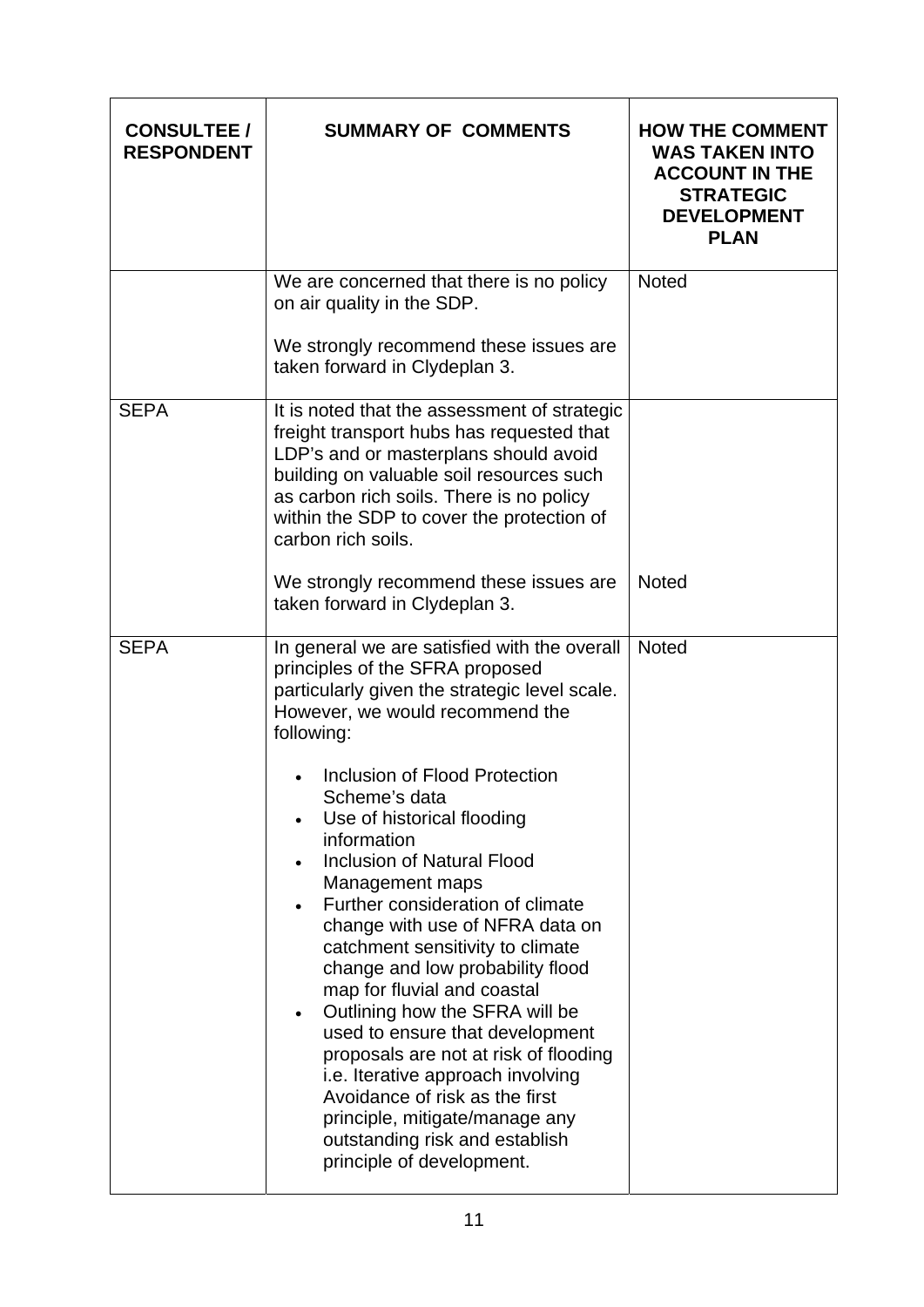| <b>CONSULTEE /</b><br><b>RESPONDENT</b> | <b>SUMMARY OF COMMENTS</b>                                                                                                                                                                                                                                                                                                                                                                                                                                                                                                      | <b>HOW THE COMMENT</b><br><b>WAS TAKEN INTO</b><br><b>ACCOUNT IN THE</b><br><b>STRATEGIC</b><br><b>DEVELOPMENT</b><br><b>PLAN</b> |
|-----------------------------------------|---------------------------------------------------------------------------------------------------------------------------------------------------------------------------------------------------------------------------------------------------------------------------------------------------------------------------------------------------------------------------------------------------------------------------------------------------------------------------------------------------------------------------------|-----------------------------------------------------------------------------------------------------------------------------------|
|                                         | Within Schedule 2, we recommend that<br>flood risk is identified as a challenge for<br>those Strategic Centres where this has<br>been identified in the Clydeplan Strategic<br>Flood Risk Assessment (included as an<br>appendix to the Environmental Report for<br>the SEA).                                                                                                                                                                                                                                                   | Schedule 2 amended<br>as requested.                                                                                               |
|                                         | In terms of general caveats it should be<br>noted that the fluvial (river) map does not<br>show flooding from small watercourses<br>i.e. where the catchment area draining to<br>the river is less than $3km^2$ . It can also be<br>particularly difficult to accurately<br>represent urban areas where the effects<br>of complex surface drainage systems and<br>hydraulic structures may affect a flood.                                                                                                                      | Noted.                                                                                                                            |
|                                         | The modelling method for coastal flooding<br>does not specifically take account of<br>mechanisms at work during a storm event<br>and cannot account for potential effects of<br>wave action.                                                                                                                                                                                                                                                                                                                                    | Noted.                                                                                                                            |
|                                         | The potential risk of flooding from raised<br>canals should also be considered under<br>other sources. Although smaller in scale<br>and volume than a dam, a canal breach<br>has the potential to cause rapid, high<br>velocity inundation and risk to life and<br>infrastructure. The Union Canal breach in<br>Fountainbridge, Edinburgh in June 2002<br>for example is one contemporary example<br>of such a flood. Consultation with Scottish<br>Canals on any information they hold on<br>this matter may prove beneficial. | Noted.                                                                                                                            |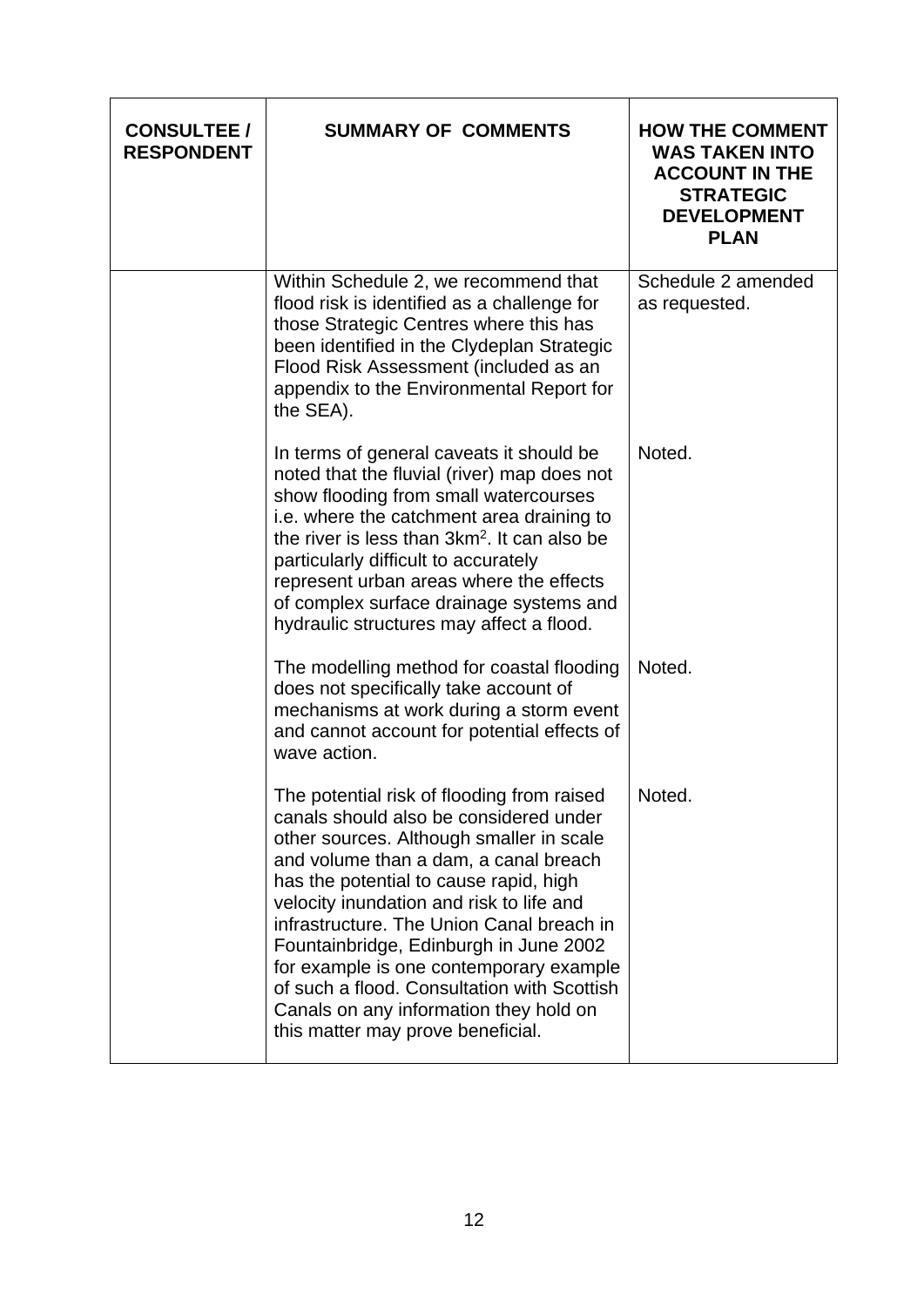### **4. Modifications from Examination Report**

4.1 Following Examination of the SDP, the Scottish Ministers have approved the SDP with a list of modifications specifying required changes. Many of the modifications relate to changes in syntax or they are minor consequential modifications. Those changes deemed to have potentially significant effects on the SDP and the Environmental Report are listed in Table 3 below alongside an explanation of how each might impact on the SDP, its accompanying Environmental Report and relevant Local Development Plans.

| <b>ISSUE</b>                                        | <b>COMMENT</b>                                                                                                                                                                                                                                                                                                                                                                                                                                                                           | <b>RESPONSE</b>                                                                                                                                                                                                                                                                                                                                                                                                                                                                                               |
|-----------------------------------------------------|------------------------------------------------------------------------------------------------------------------------------------------------------------------------------------------------------------------------------------------------------------------------------------------------------------------------------------------------------------------------------------------------------------------------------------------------------------------------------------------|---------------------------------------------------------------------------------------------------------------------------------------------------------------------------------------------------------------------------------------------------------------------------------------------------------------------------------------------------------------------------------------------------------------------------------------------------------------------------------------------------------------|
| 06 Network<br>of Strategic<br><b>Centres</b>        | In Schedule 2, in all entries<br>under the heading 'Challenges',<br>except those for Lanark and<br>Ravenscraig, insert an<br>additional bullet point as<br>follows:<br>• 'parts of the area subject to<br>flood risk '.                                                                                                                                                                                                                                                                  | Schedule 2 amended as requested.                                                                                                                                                                                                                                                                                                                                                                                                                                                                              |
| <b>10 Selection</b><br>of Growth<br><b>Scenario</b> | Delete paragraphs 6.60 to 6.62.<br>Replace these with a new<br>paragraph as follows:<br>'In order to provide flexibility,<br>support the housebuilding<br>industry and provide for long<br>term growth, a generosity level<br>of 15% has been applied to the<br><b>Housing Supply Target</b><br>(Schedules 6 and 8).'<br>'Regardless of the indicative<br>surpluses and shortfalls (based<br>on 2013 housing supply data)<br>shown in Schedules 9 and 10,<br>each local development plan | Detailed consideration of these<br>amendments concluded that current<br>land supplies indicate sufficient land<br>to accommodate the increase in the<br>Housing Land Requirement from<br>10% in the Proposed Plan to 15%<br>across the whole City Region.<br>Notwithstanding overall land<br>availability, Schedule 9 shows<br>indicative surpluses and shortfalls in<br>land supplies across Housing Market<br>Areas, with one small shortfall in the<br>Airdrie and Coatbridge Housing Sub-<br>Market Area. |
|                                                     | will ensure, in accordance with<br>Policy 8 and informed by up to<br>date housing land supply data,<br>that sufficient housing land is<br>allocated which is effective, or                                                                                                                                                                                                                                                                                                               | Consequently, the Scottish Minsters<br>modified Policy 8 advising local<br>authorities of the steps to be taken to<br>remedy any shortfall (see below).                                                                                                                                                                                                                                                                                                                                                       |
|                                                     | capable of becoming so, such<br>as to meet the housing land<br>requirements for each housing<br>sub-market area and each local                                                                                                                                                                                                                                                                                                                                                           | Accordingly, the current guidance<br>offered in the Environmental Report<br>remains valid.                                                                                                                                                                                                                                                                                                                                                                                                                    |

#### **Table 3 - List of Modifications from Examination Report and their effect on the SDP and Environment Report**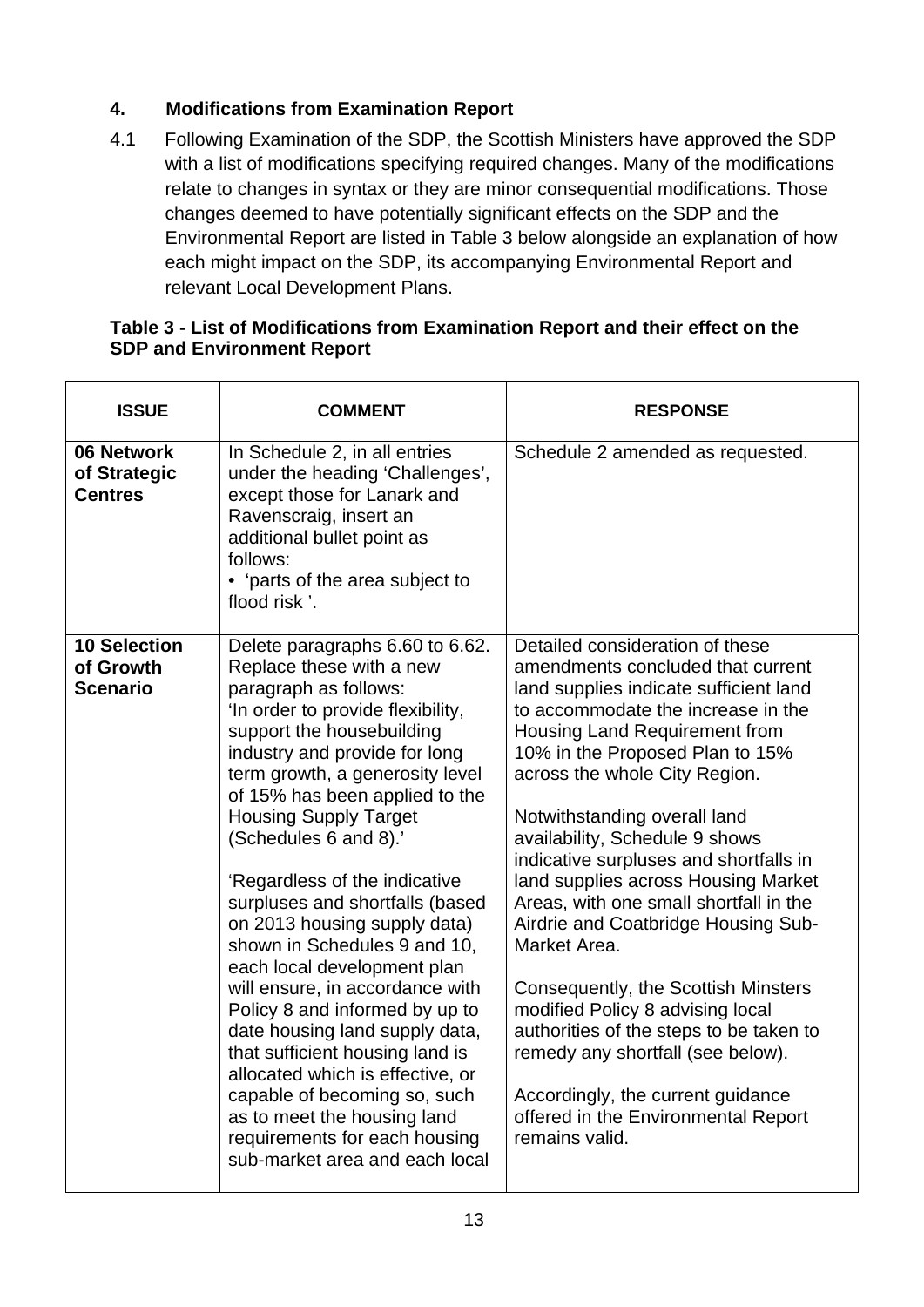| <b>ISSUE</b>                                                     | <b>COMMENT</b>                                                                                                                                                                                                                                                                                                                                                                                                                                                                                                                                                                                                                                                                                                                                                                                                                                                                          | <b>RESPONSE</b>                                                                                                                                                                                                                                                                                                                                                                                                                                                                                                                                                                                                                                                                                                                                                                                                                                                                                                                                                                                                                                                                          |
|------------------------------------------------------------------|-----------------------------------------------------------------------------------------------------------------------------------------------------------------------------------------------------------------------------------------------------------------------------------------------------------------------------------------------------------------------------------------------------------------------------------------------------------------------------------------------------------------------------------------------------------------------------------------------------------------------------------------------------------------------------------------------------------------------------------------------------------------------------------------------------------------------------------------------------------------------------------------|------------------------------------------------------------------------------------------------------------------------------------------------------------------------------------------------------------------------------------------------------------------------------------------------------------------------------------------------------------------------------------------------------------------------------------------------------------------------------------------------------------------------------------------------------------------------------------------------------------------------------------------------------------------------------------------------------------------------------------------------------------------------------------------------------------------------------------------------------------------------------------------------------------------------------------------------------------------------------------------------------------------------------------------------------------------------------------------|
|                                                                  | authority as set out in<br>Schedules 8, 9 and 10.'                                                                                                                                                                                                                                                                                                                                                                                                                                                                                                                                                                                                                                                                                                                                                                                                                                      |                                                                                                                                                                                                                                                                                                                                                                                                                                                                                                                                                                                                                                                                                                                                                                                                                                                                                                                                                                                                                                                                                          |
| <b>10 Selection</b><br>of Growth<br><b>Scenario</b>              | In Policy 8, add a new<br>paragraph to the end of the<br>policy as follows:<br>'Local Authorities should take<br>steps to remedy any shortfalls<br>in the five year supply of<br>effective housing land through<br>the granting of planning<br>permission for housing<br>developments, on greenfield or<br>brownfield sites, subject to<br>satisfying each of the following<br>criteria:<br>The development will help to<br>remedy the shortfall which has<br>been identified;<br>• The development will<br>contribute to sustainable<br>development;<br>The development will be in<br>٠<br>keeping with the character of<br>the settlement and the local<br>area;<br>The development will not<br>undermine green belt<br>objectives; and<br>• Any additional infrastructure<br>required as a result of the<br>development is either<br>committed or to be funded by<br>the developer.' | The consequence of increasing the<br>Housing Land Requirement from<br>10% to 15% clearly has potential to<br>cause further significant<br>environmental effects.<br>The Scottish Ministers modified<br>wording of the new paragraph of<br>Policy 8 is considered to be of<br>minimum strategic significance given<br>that only one Housing Sub-Market<br>Area (Airdrie and Coatbridge) shows<br>a shortfall of 840 units for the period<br>2012-29. Additionally, the newly<br>added list of criteria in modified<br>Policy 8, including the reference to<br>sustainable development and green<br>belt objectives, is considered<br>sufficient mitigation to balance<br>environmental effects.<br>Thus, the small shortfall of 840 units<br>does not require identification of city<br>region scale strategic housing<br>release. Land for the additional units<br>at Airdrie and Coatbridge will be<br>addressed through the local<br>development plan, taking account of<br>the criteria listed in Policy 8 and the<br>current guidance offered in the<br><b>Environmental Report.</b> |
| 16<br><b>Delivering</b><br><b>Heat and</b><br><b>Electricity</b> | In Policy 10, under 'Heat<br>Mapping' insert a new initial<br>sentence:<br>'Subject to the satisfactory<br>resolution of data access<br>issues, supplementary guidance<br>will be prepared to address<br>cross boundary issues for<br>strategic heat infrastructure.'                                                                                                                                                                                                                                                                                                                                                                                                                                                                                                                                                                                                                   | The SDP supports the transition and<br>delivery of low and zero carbon<br>technologies across the city region.<br>Clydeplan will continue to provide<br>additional clarity in relation to heat<br>mapping, in particular with regard to<br>cross-boundary issues for strategic<br>heat infrastructure across the city<br>region through the preparation of<br>Supplementary Guidance.                                                                                                                                                                                                                                                                                                                                                                                                                                                                                                                                                                                                                                                                                                    |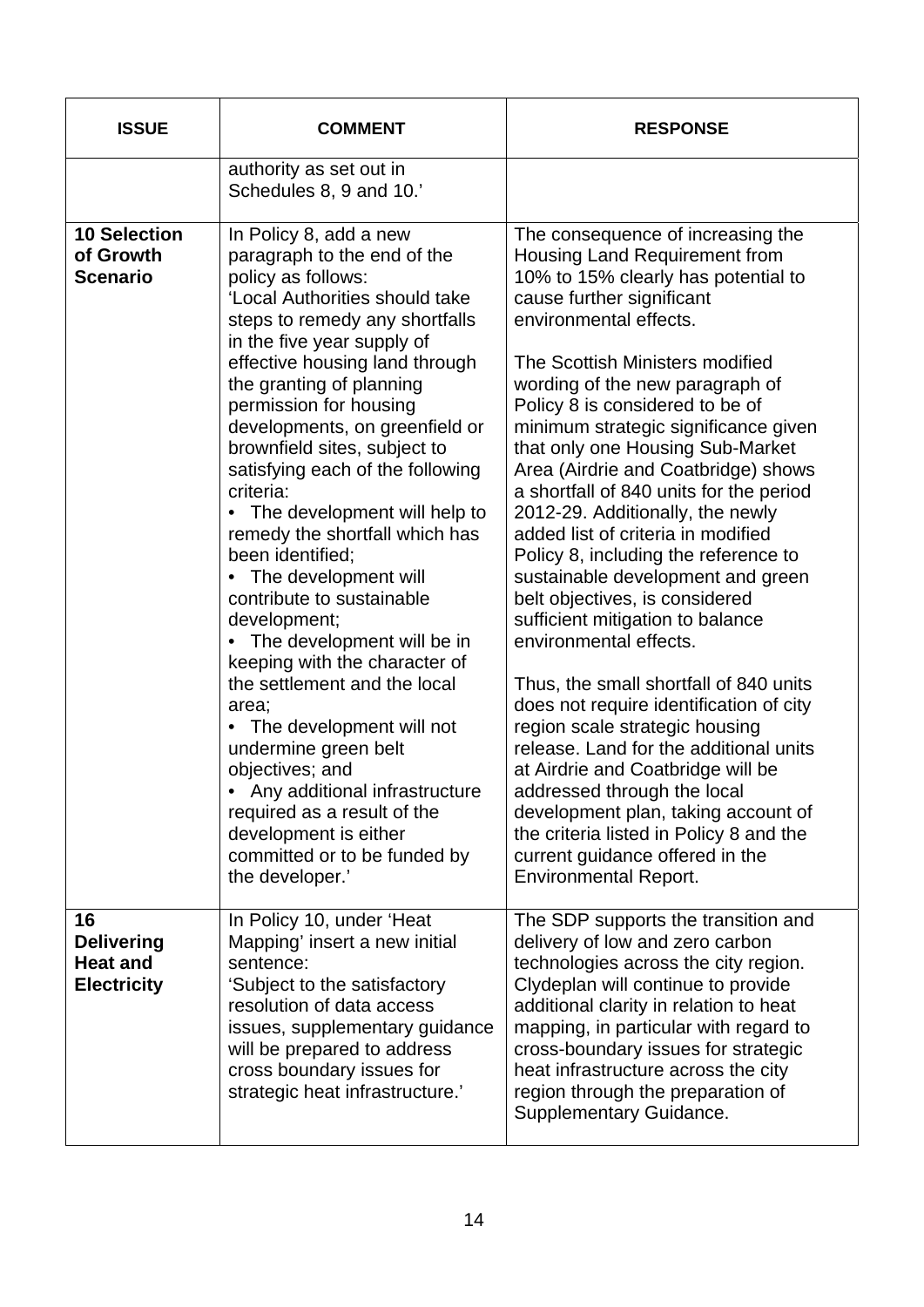| <b>ISSUE</b>                                                    | <b>COMMENT</b>                                                                                                                                                                                                                                                                                                                                                                                                                                                                                                                                                                                                                                                                                                                                          | <b>RESPONSE</b>                                                                                                                                                                                                                                                                                                                                                                                                    |
|-----------------------------------------------------------------|---------------------------------------------------------------------------------------------------------------------------------------------------------------------------------------------------------------------------------------------------------------------------------------------------------------------------------------------------------------------------------------------------------------------------------------------------------------------------------------------------------------------------------------------------------------------------------------------------------------------------------------------------------------------------------------------------------------------------------------------------------|--------------------------------------------------------------------------------------------------------------------------------------------------------------------------------------------------------------------------------------------------------------------------------------------------------------------------------------------------------------------------------------------------------------------|
| <b>17 Onshore</b><br>Wind<br><b>Spatial</b><br><b>Framework</b> | 3. In Policy 10, replace the text<br>under 'Onshore Wind' with the<br>following:<br>In order to support onshore<br>wind farms, local development<br>plans should finalise the<br>detailed spatial framework for<br>onshore wind for their areas in<br>accordance with SPP,<br>confirming which scale of<br>development it relates to and<br>the separation distances around<br>settlements. Local development<br>plans should also set out the<br>considerations which will apply<br>to proposals for wind energy<br>development, including<br>landscape capacity and impacts<br>on communities and natural<br>heritage. Proposals should<br>accord with the spatial<br>framework set out in Diagram 6<br>and finalised in local<br>development plans.' | The SDP sets a broad strategic<br>direction for the siting of wind<br>turbines throughout the city region<br>with detailed site specific matters<br>dealt with at local development plan<br>level. Clydeplan will continue to<br>support additional clarity within local<br>development plans through the<br>inclusion of work already undertaken<br>in relation to landscape capacity in<br>each local authority. |
| 20. Forestry<br>and<br>Woodland                                 | Remove text at paragraph<br>8.13 and replace with: "The<br>Forest and Woodland Strategy<br>(Background Report) 12 or<br>replacement supplementary<br>guidance will inform:<br>• the preparation of Local<br><b>Development Plans;</b><br>• the development of detailed<br>and local guidance;<br>• planning decisions which<br>would affect woodland<br>creation, management and<br>removal; and<br>• funding decisions with<br>regards to the Scottish Rural<br>Development Programme 2014-<br>20<br>At Policy 13, Forestry and<br>Woodland;<br>Insert at the end of the<br>i)<br>second bullet point, "or as                                                                                                                                          | The SDP sets a broad strategic<br>direction for the appropriate siting<br>and location of forestry and<br>woodland throughout the city region.<br>Clydeplan will continue to support<br>additional clarity within the city region<br>and prepare Supplementary<br>Guidance within one year of approval<br>of the SDP i.e. no later than 24 <sup>th</sup> July<br>2018.                                             |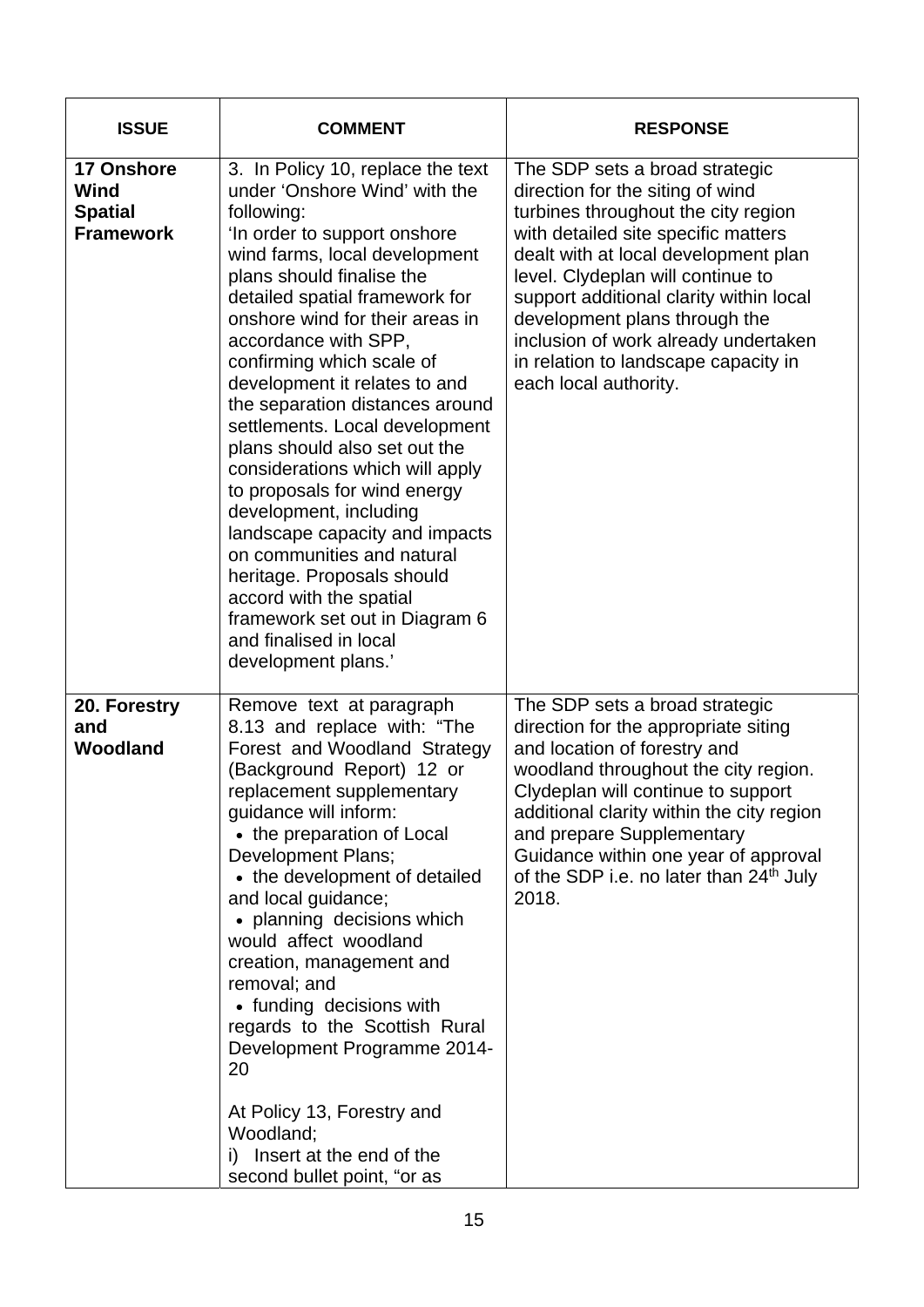| <b>ISSUE</b>                                                                                       | <b>COMMENT</b>                                                                                                                                                                                                                                                                                                                                                                                                                                                                                                                        | <b>RESPONSE</b>                                                                                                                                                                                                                                                                                                                                                                                                                                                     |
|----------------------------------------------------------------------------------------------------|---------------------------------------------------------------------------------------------------------------------------------------------------------------------------------------------------------------------------------------------------------------------------------------------------------------------------------------------------------------------------------------------------------------------------------------------------------------------------------------------------------------------------------------|---------------------------------------------------------------------------------------------------------------------------------------------------------------------------------------------------------------------------------------------------------------------------------------------------------------------------------------------------------------------------------------------------------------------------------------------------------------------|
|                                                                                                    | replaced by supplementary<br>guidance referred to below".<br>ii) Insert as a new paragraph<br>below both bullet points,<br>"Supplementary Guidance will<br>be produced to replace the<br><b>Forestry and Woodland</b><br><b>Strategy (Background Report</b><br>12). This will update the<br>information and guidance<br>currently contained within in it,<br>including that set out at<br>paragraph 8.12. The<br>supplementary guidance should<br>be submitted to Ministers within<br>1 year of the date of approval of<br>this plan. |                                                                                                                                                                                                                                                                                                                                                                                                                                                                     |
| 21<br><b>Promoting</b><br><b>Responsible</b><br><b>Extraction</b><br><b>of</b><br><b>Resources</b> | Replace the first paragraph of<br>Policy 15 with the following:<br>'An adequate and steady supply<br>of minerals will be maintained.<br>This will include a land bank for<br>construction aggregates<br>equivalent to at least 10 years<br>extraction - supplementary<br>guidance will set out how this is<br>to be achieved.'                                                                                                                                                                                                        | The SDP includes a policy to<br>promote responsible extraction of<br>resources. Whilst it continues to<br>reflect the need for a 10 year<br>landbank for construction<br>aggregates, it also allows for a<br>criteria-based approach to be taken<br>in some circumstances, where there<br>is already a sufficient landbank or<br>substantial unconstrained<br>aggregates are available. This<br>approach will be taken forward as<br><b>Supplementary Guidance.</b> |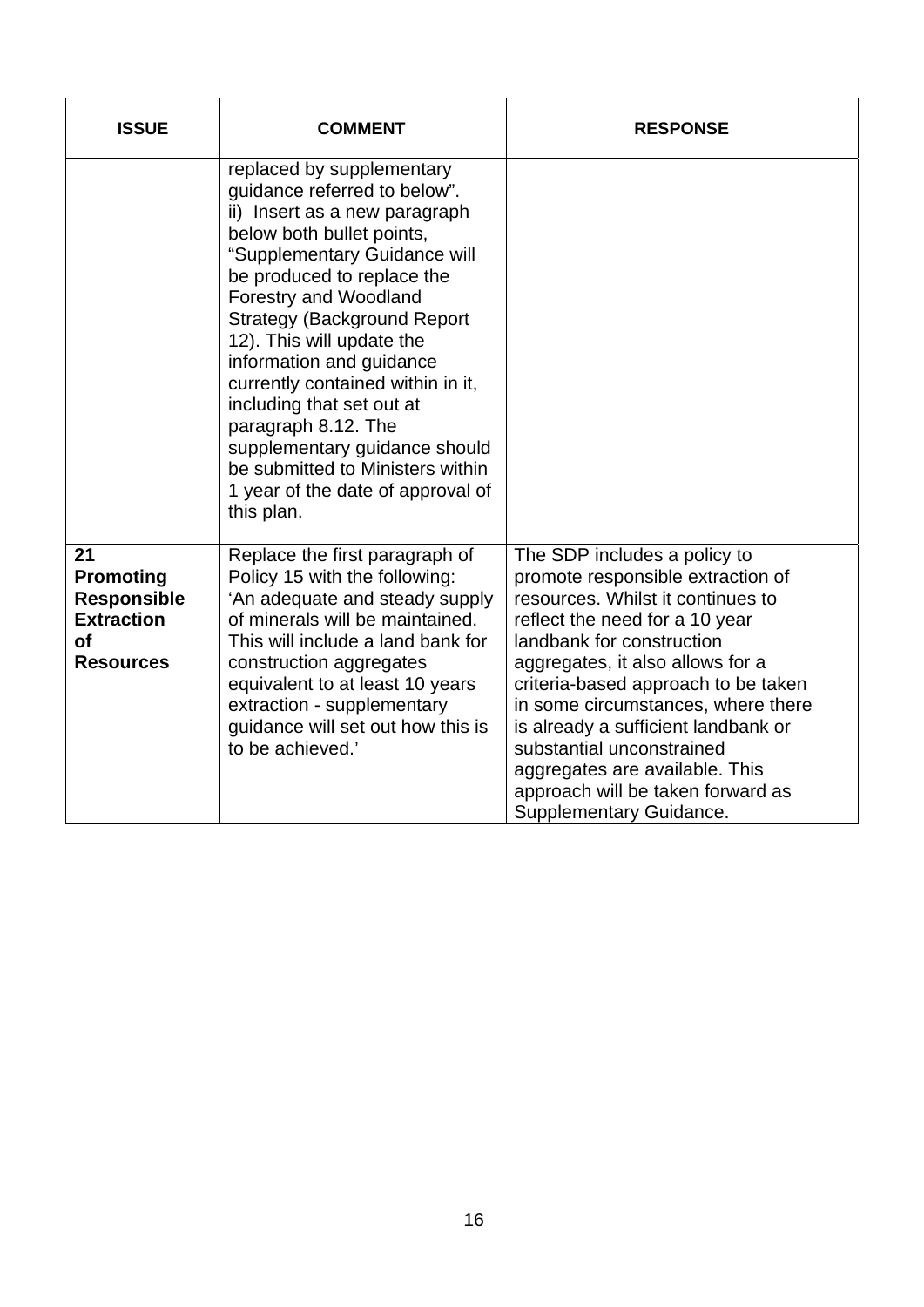#### **5. Conclusion**

#### *Reasons for Selecting the Clydeplan SDP as Adopted*

- 5.1 The SDP sets the spatial context for the sustainable economic growth in the Glasgow City Region. This is based upon a compact city model which prioritises brownfield land development over greenfield release and the Assessment of Development Proposals (Diagram 10) aims to direct development proposals to the most sustainable locations.
- 5.2 Overall there was a good level of support from respondents for the SDP and its Environment Report. The SEA found that the Diagram 10 Assessment of Development Proposals of the SDP Spatial Development Strategy is likely to have an overall positive benefit on the environment particularly in respect of biodiversity, population, health, water, air, climatic factors, material assets and landscape.
- 5.3 Notwithstanding potentially significant positive effects of the SDP Spatial Development Strategy, it is recognised that the predicted population growth and development associated with this could have a negative impact on biodiversity and soil. Additional impacts are very difficult to anticipate without knowledge of specific information and are therefore unknown at this stage in the planning process. This is perhaps typical of strategic planning where the broad development principles in general locations are established. It is recognised that further consideration at Local Development Plan and master planning is required and the Strategic Environmental Assessment attempts to steer local authorities towards appropriate mitigation.

#### *Monitoring the Environmental Effects of Clydeplan SDP*

- 5.4 The primary method of monitoring will be through reviewing the performance of the Local Development Plans that proceed the SDP. Therefore, Clydeplan develop monitoring reports as key land supply issues including housing and vacant and derelict land. Regarding indicators at the strategic level, the SDP will:
	- test the predictions made in the assessment and check the delivery and performance of mitigation measures;
	- collect information for future assessment purposes (data gaps);
	- monitor any environmental effects that have been identified as being significantly negative.
- 5.5 Clydeplan will develop a small suite of regional indicators during the life of the Strategic Development Plan. This will include monitoring of:
	- spatial development priorities identified in Diagram 2 Spatial Development Strategy of the SDP including Community Growth Areas, Strategic Economic Investment Locations, Strategic Centres, Green Network Strategic Delivery Areas and Strategic Freight Transport Hubs;
	- any cumulative, synergistic or secondary impacts arising from common areas of concern that may not be strategic in nature at individual local authority level but, when considered across the constituent local authorities' Local Development Plan Environment Reports create a significant environmental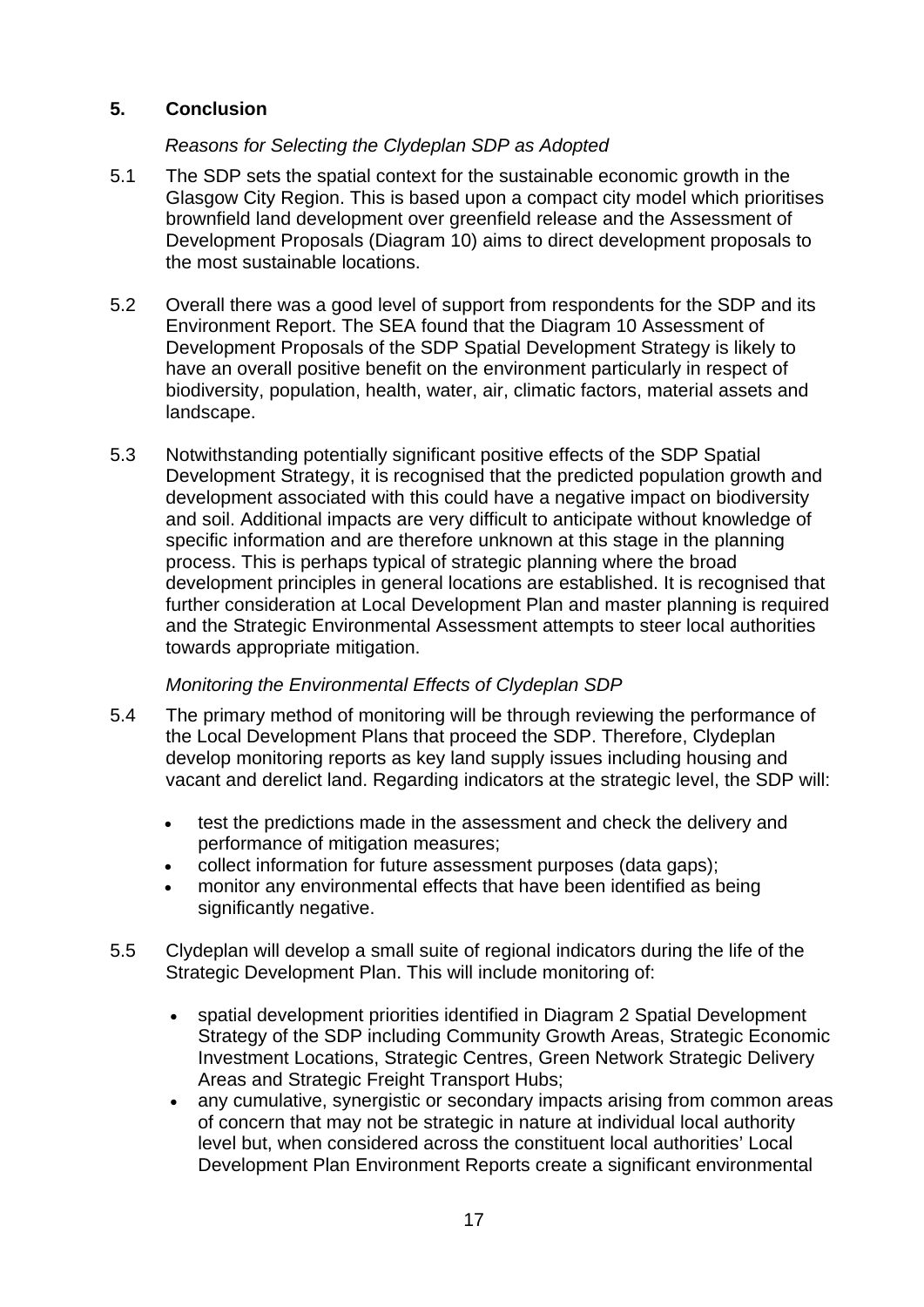effect. These effect may not be known at this time but could become evident over the lifetime of the SDP period;

- a rolling Habitats Regulations Appraisal taking account of development potentially affecting Natura 2000 sites, particularly around Glasgow Airport;
- areas where flooding is a strategic issue. Clydeplan will continue to work closely with SEPA and relevant partners for further clarification on this issue.
- 5.6 This list is not exhaustive and further issues are likely to arise within the SDP period and these will be incorporated and monitored, as appropriate.
- 5.7 Key components of the Spatial Development Strategy Development Corridor along the River Clyde, Clyde Waterfront and Clyde Gateway have the potential to generate cumulative effects in relation to water management and in particular flooding. The Clydeplan will monitor the link between development and increased capacity of drainage infrastructure.
- 5.8 The SDP as a whole has the potential to change to the overall definition, character and quality of the settlement edges but many effects will be specific to place and local environmental character. Local development plans have the opportunity to identify and to realise the opportunities for mitigation and enhancement for each scheme in its policies and proposals, as well as to ensure these opportunities link back to development on the ground via conditions attached to planning consent.
- 5.9 With regard to identifying gaps in cumulative impact, further detail on the cross boundary impacts of biomass wood fuel planting, River Basin Management Planning, wind and heat energy is required.
- 5.10 Clydeplan is required to monitor statements and, in terms of data collection, it is expedient to combine SDP monitoring with Strategic Environmental Assessment monitoring.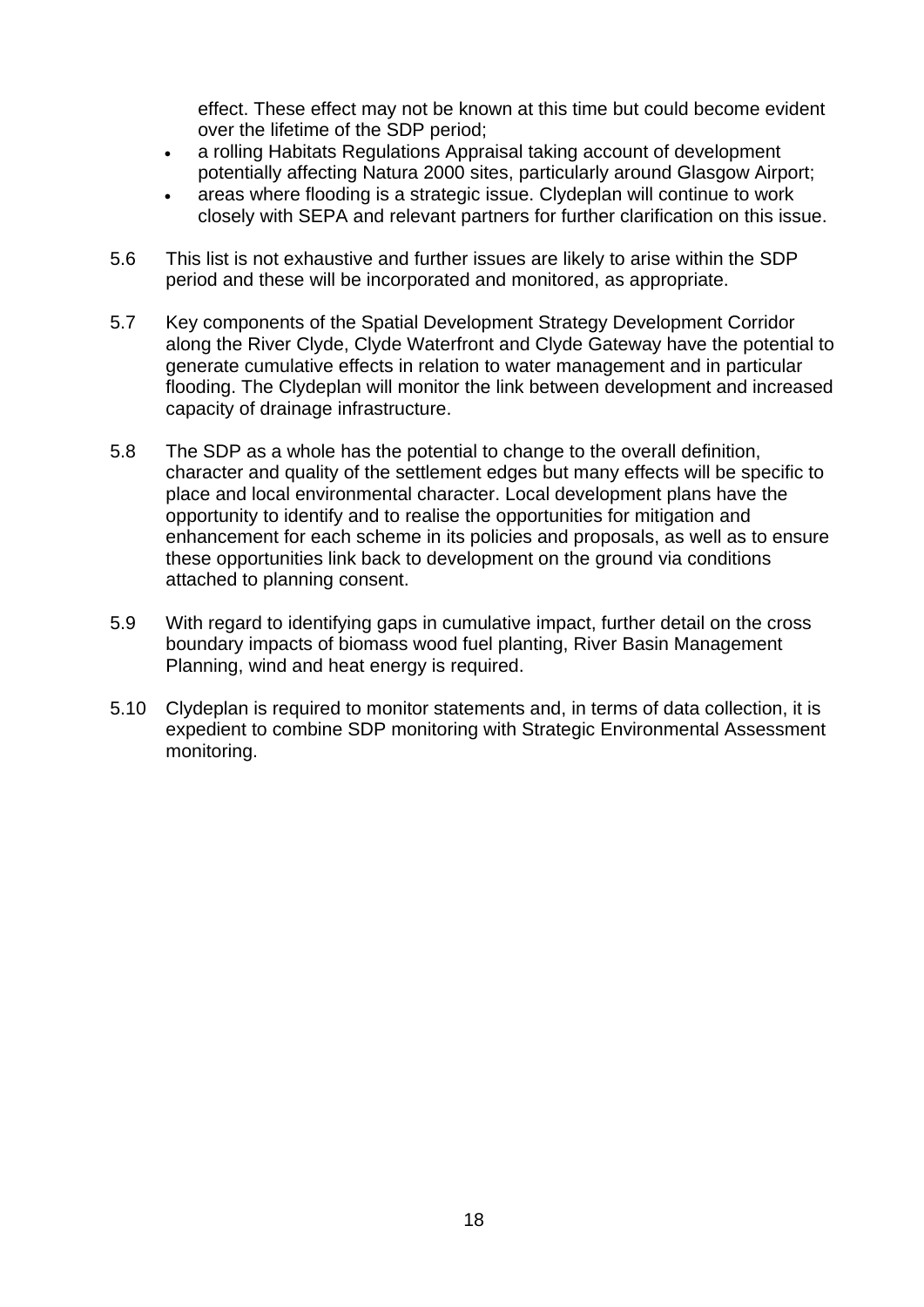## **6. Post-Adoption SEA Statement - Clydeplan**

|                               | Part 1                                                                   |
|-------------------------------|--------------------------------------------------------------------------|
| To:                           | SEA.gateway@scotland.gsi.gov.uk                                          |
| or                            |                                                                          |
|                               | <b>SEA Gateway</b>                                                       |
|                               | <b>Scottish Executive</b>                                                |
|                               | Area 1 H (Bridge)<br>Victoria Quay                                       |
|                               | Edinburgh EH6 6QQ                                                        |
|                               | Part 2                                                                   |
|                               |                                                                          |
|                               | A post-adoption SEA statement is attached for the PPS entitled:          |
|                               | Glasgow and the Clyde Valley Strategic Development Plan (01000)          |
|                               |                                                                          |
| The Responsible Authority is: |                                                                          |
|                               |                                                                          |
| Authority)                    | Clydeplan (Glasgow and the Clyde Valley Strategic Development Plan       |
|                               |                                                                          |
|                               | Part 3                                                                   |
| <b>Contact name</b>           | <b>Stuart Tait</b>                                                       |
|                               |                                                                          |
| <b>Job Title</b>              |                                                                          |
|                               | Manager                                                                  |
|                               | <b>Contact address</b> Clydeplan (Glasgow and the Clyde Valley Strategic |
|                               | Development Planning Authority)                                          |
|                               | <b>Lower Ground Floor</b>                                                |
|                               | 125 West Regent Street                                                   |
|                               | Glasgow<br><b>G2 2SD</b>                                                 |
|                               |                                                                          |
| <b>Contact tel no</b>         | 0141 229 7741                                                            |
|                               | stuart.tait@clydeplan-sdpa.gov.uk                                        |
| <b>Contact email</b>          |                                                                          |
|                               |                                                                          |
| Signature & date              | teast Tast                                                               |
|                               |                                                                          |
|                               | 15th September 2017                                                      |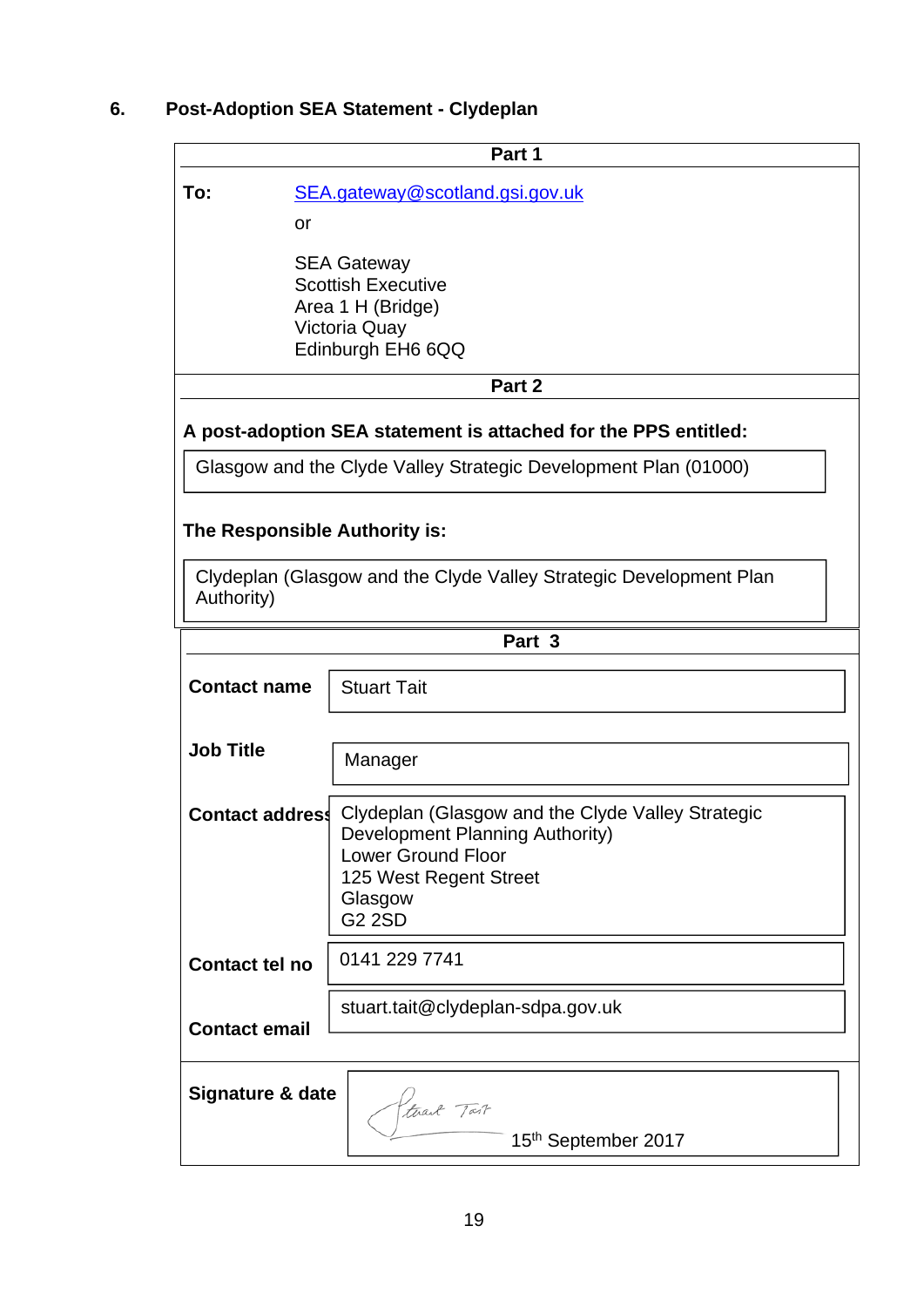#### **Post-adoption SEA statement for:**

Clydeplan Strategic Development Planning Authority

#### **Adopted on:**

Approved by Scottish Ministers on 24<sup>th</sup> July 2017

#### **Responsible Authority:**

Renfrewshire Council

This document (referred to here as the post-adoption SEA statement) has been prepared in accordance with Section 18 of the Environmental Assessment (Scotland) Act 2005.

#### **Website**

The full PPS as adopted, along with the Environmental Report and post-adoption SEA Statement are available on the Responsible Authority's website at:

www.clydeplan-sdpa.gov.uk

#### **Office Address**

The PPS, as adopted, along with the Environmental Report and post-adoption SEA Statement may also be inspected free of charge at the principal office of the Responsible Authority:

**Contact name, address and telephone number** 

Clydeplan, Lower Ground Floor, 125 West Regent Street, Glasgow, G2 2SD 0141 229 7730

**Times at which the documents may be inspected or a copy obtained:** 

Monday - Friday, 9am until 5pm.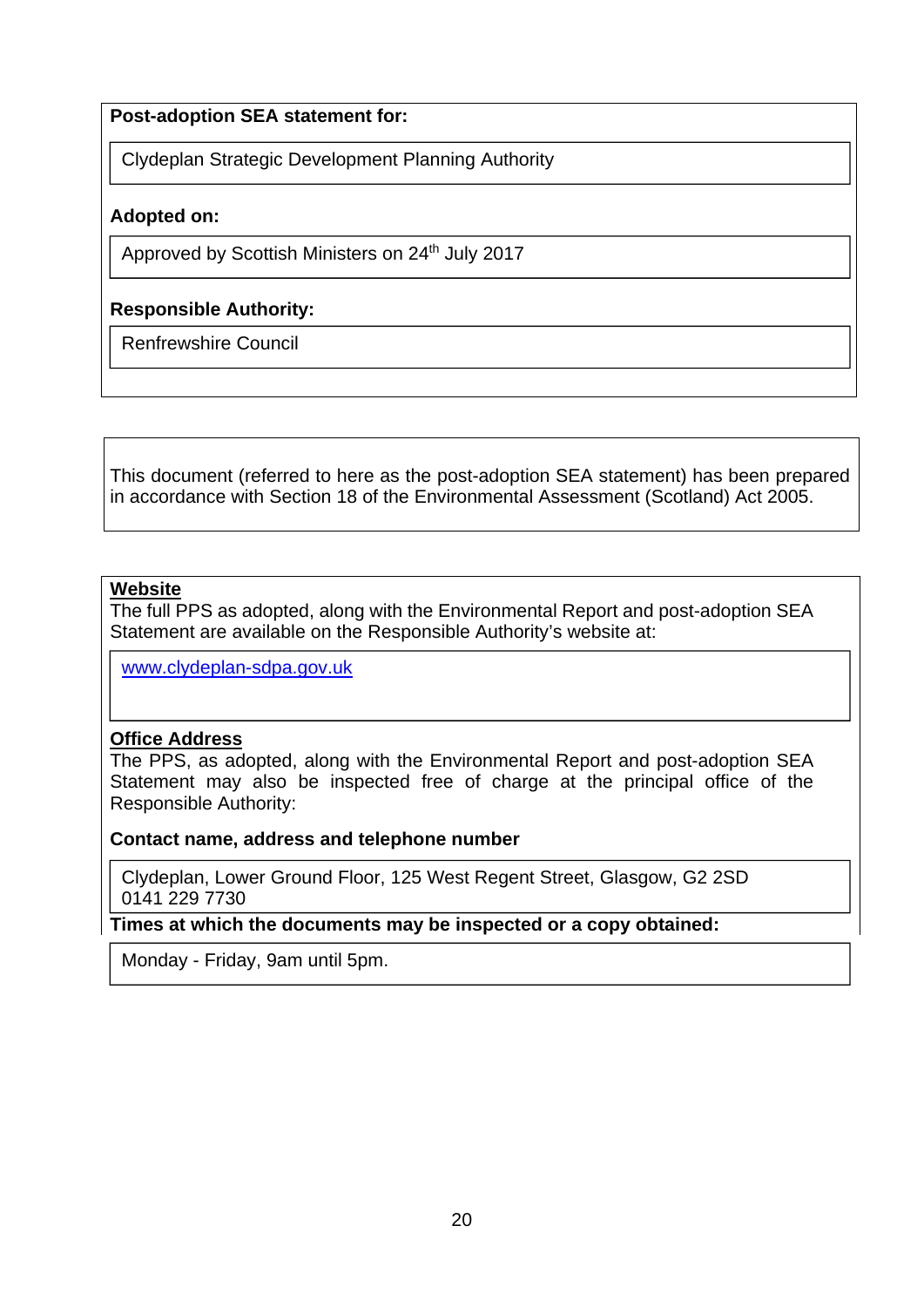| <b>Name of Responsible Authority</b>                                                     | <b>Renfrewshire Council</b>                                                                                                                                                                                                                                                                                                        |
|------------------------------------------------------------------------------------------|------------------------------------------------------------------------------------------------------------------------------------------------------------------------------------------------------------------------------------------------------------------------------------------------------------------------------------|
| <b>Title of PPS</b>                                                                      | Glasgow and the Clyde Valley<br><b>Strategic Development Plan</b>                                                                                                                                                                                                                                                                  |
| <b>Purpose of PPS</b>                                                                    | To provide a strategic framework for<br>development across the plan area<br>from 2017 up to 2040                                                                                                                                                                                                                                   |
| What prompted the PPS<br>(e.g. a legislative, regulatory<br>or administrative provision) | The Planning etc. (Scotland) Act<br>2006                                                                                                                                                                                                                                                                                           |
| Subject (e.g. transport)                                                                 | Land use planning                                                                                                                                                                                                                                                                                                                  |
| <b>Period covered</b>                                                                    | Up to 2036                                                                                                                                                                                                                                                                                                                         |
| <b>Frequency of updates</b>                                                              | Submission to Scottish Ministers from<br>approval 4 years from date of approval                                                                                                                                                                                                                                                    |
| <b>Area of PPS</b><br>(e.g. geographical area)                                           | Glasgow and the Clyde Valley incorporating<br>the administrative boundaries of East<br>Dunbartonshire, East Renfrewshire, Glasgow<br>City, Inverclyde, North Lanarkshire,<br>Renfrewshire, South Lanarkshire, West<br>Dunbartonshire (excluding that part covered<br>by the Loch Lomond and Trossachs National<br>Park Authority). |
| <b>Summary of nature/content of</b><br><b>PPS</b>                                        | Strategic land use planning policy                                                                                                                                                                                                                                                                                                 |
| Date adopted                                                                             | 24th July 2017                                                                                                                                                                                                                                                                                                                     |
| Contact name & job title<br>Address, email, telephone numbe                              | <b>Stuart Tait</b><br>Manager<br>Clydeplan<br>Lower Ground Floor<br>125 West Regent Street, Glasgow<br><b>G2 2SD</b><br>stuart.tait@clydeplan-sdpa.gov.uk<br>0141 229 7730                                                                                                                                                         |
| <b>Date</b>                                                                              | 15 <sup>th</sup> September 2017                                                                                                                                                                                                                                                                                                    |